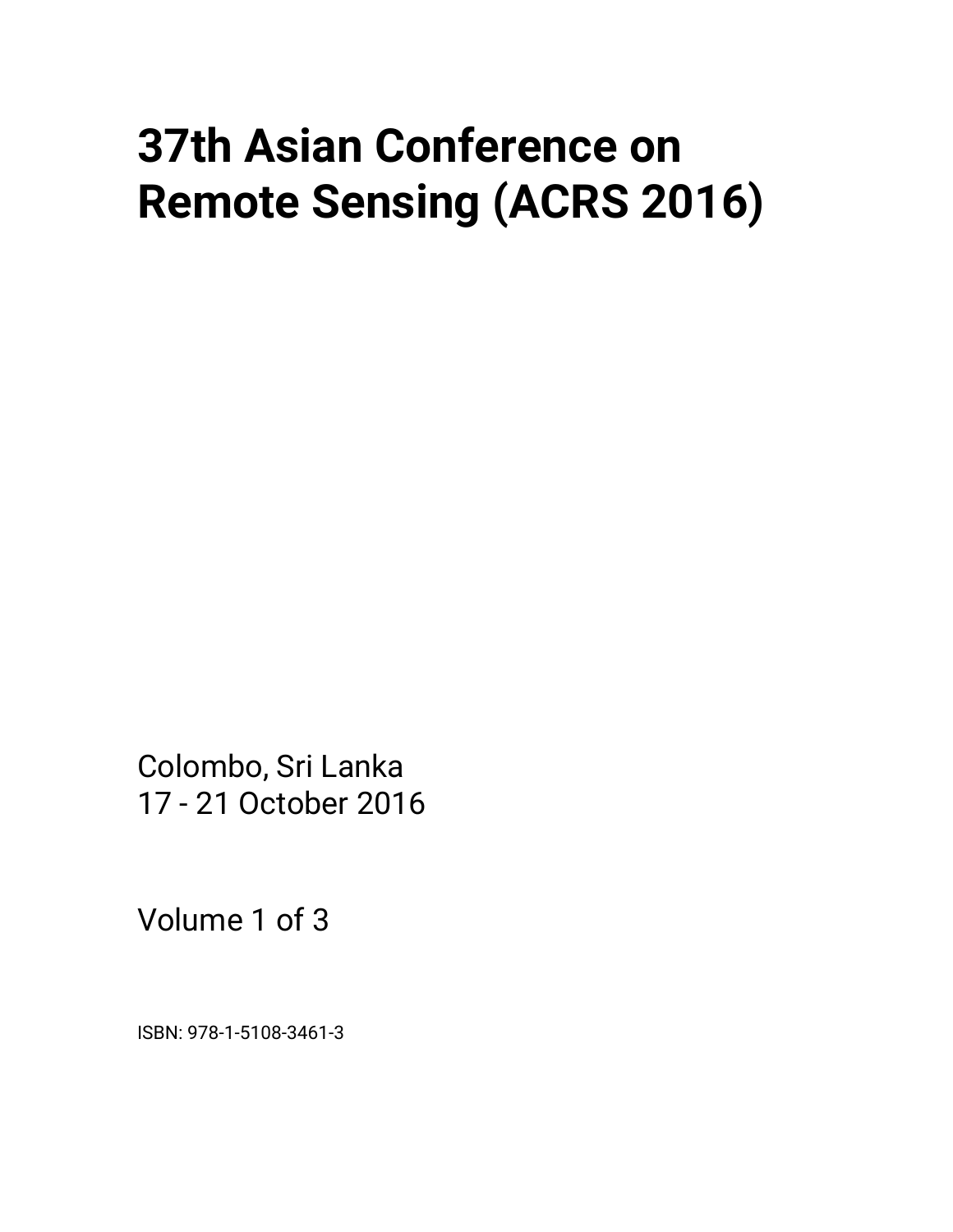**Printed from e-media with permission by:** 

Curran Associates, Inc. 57 Morehouse Lane Red Hook, NY 12571



**Some format issues inherent in the e-media version may also appear in this print version.** 

Copyright© (2016) by Asian Association on Remote Sensing All rights reserved.

Printed by Curran Associates, Inc. (2017)

For permission requests, please contact Asian Association on Remote Sensing at the address below.

Asian Association on Remote Sensing Geoinformatics Center Asian Institute of Technology P.O. Box 4, Klong Luang Pathumthani 12120 Thailand

Phone: +66-2-5245580 Fax: +66-2-5246147

geoinfo@ait.ac.th

## **Additional copies of this publication are available from:**

Curran Associates, Inc. 57 Morehouse Lane Red Hook, NY 12571 USA Phone: 845-758-0400 Fax: 845-758-2633 Email: curran@proceedings.com Web: www.proceedings.com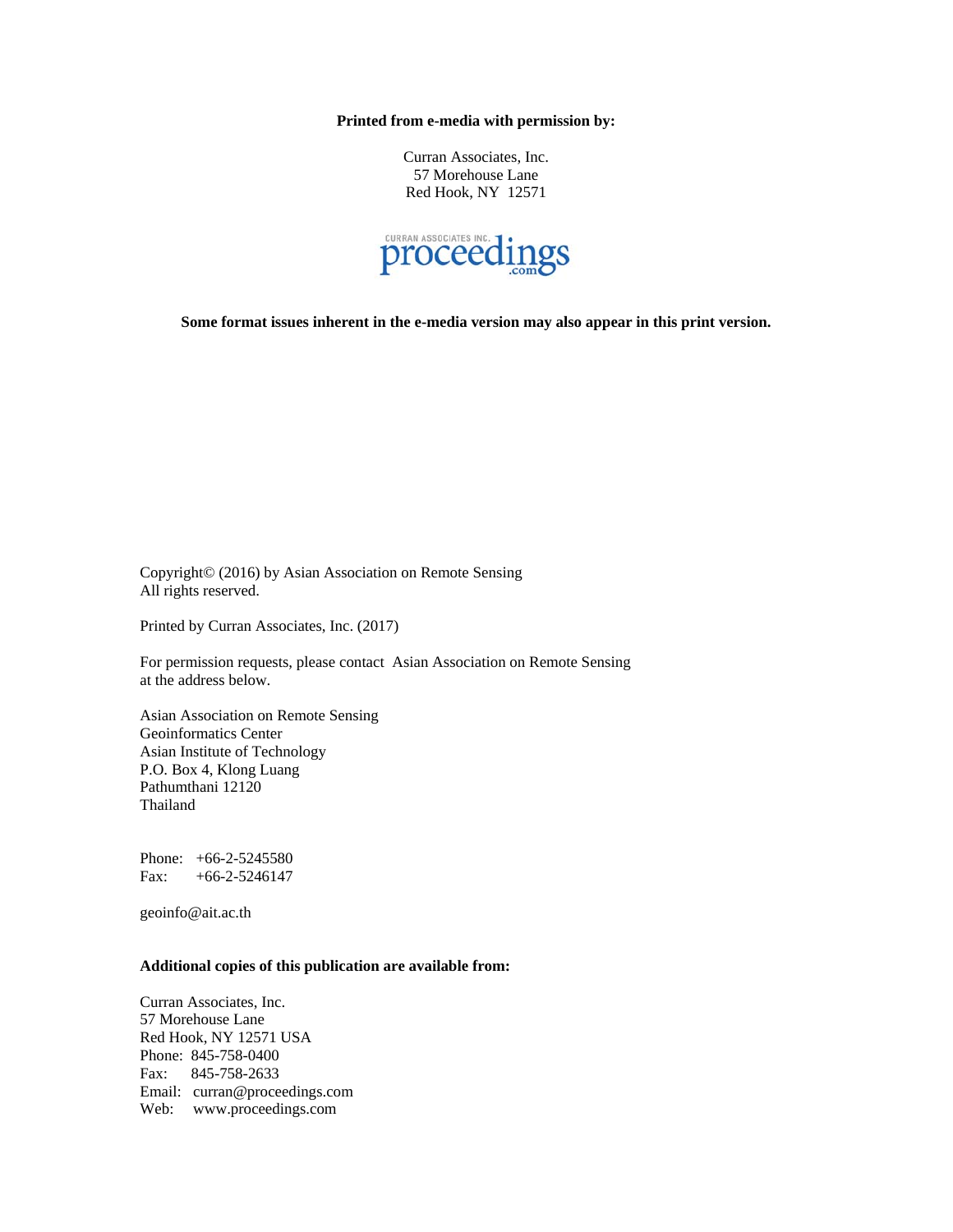# **TABLE OF CONTENTS**

# **VOLUME 1**

| Lakshani, P. A.; Welikanna, D. R.                                                                                  |  |
|--------------------------------------------------------------------------------------------------------------------|--|
| ESTIMATION OF PRECIPITABLE WATER FOR IMPROVING LAND SUBSIDENCE ACCURACY USING                                      |  |
|                                                                                                                    |  |
| Maeda, N.; Susaki, J.; Akatsuka, S.                                                                                |  |
| <b>COMPARATIVE ANALYSIS OF SALINITY INDICES FOR MAPPING SABKHA SURFACES IN THE</b>                                 |  |
|                                                                                                                    |  |
| Ammad, R.; Abuelgasim, A.                                                                                          |  |
| A RISK EXPRESSION SYSTEM DESIGN PLAN TO CONSTRUCT AN INTEGRATED ASSISTANCE                                         |  |
| Ryu, D.-H.; Kim, W.-H.; Gang, S.-M.; Kim, T.-S.; Park, I.-K.; Park, J.-H.                                          |  |
| BERTUD: BUILDING FOOTPRINT EXTRACTION AND REGULARIZATION IN LIDAR DATASETS                                         |  |
|                                                                                                                    |  |
| Escamos, I. M.; Roberto, A. R.; Hermocilla, J. A.; Queliste, M. D.; Abucay, E. R.; Inciong, G. K.                  |  |
| FOUR-DIMENSIONAL OF SRI LANKA COASTAL DAMAGES DURING 2004 TSUNAMI USING                                            |  |
|                                                                                                                    |  |
| Marghany, M.; Mansor, S.                                                                                           |  |
| <b>COMPUTATIONAL FLUID DYNAMICS MODELING FOR WIND RESOURCE ASSESSMENT IN URBAN</b>                                 |  |
|                                                                                                                    |  |
| Ecal, D. J.; Villanueva, J. K.; Ang, M. R.; Inocencio, L. C.; Rejuso, M. V.; Tolentino, J. T.                      |  |
| JAGGY BOUNDARY ELIMINATION OF MULTI SPECTRAL IMAGE AT AIRPLANE BY USING                                            |  |
|                                                                                                                    |  |
| Hosomura, T.                                                                                                       |  |
|                                                                                                                    |  |
| Lay, J.-G.; Huang, W.-C.; Shih, T.-Y.                                                                              |  |
| <b>DERIVING SPATIAL RELATIONS OF BUILDING FEATURES USING CONDITIONAL DELAUNAY</b>                                  |  |
| Rupasinghe, K. A. B. S.                                                                                            |  |
|                                                                                                                    |  |
| Li, D.-H.; Yang, K.-J.; Chen, W.                                                                                   |  |
| IDENTIFYING HIGH-CONTRIBUTING AREAS RELATIVE TO NONPOINT SOURCE POLLUTION USING                                    |  |
| DIGITAL TERRAIN ANALYSIS OF LIDAR DEM ON LIPADAS WATERSHED, DAVAO CITY,                                            |  |
|                                                                                                                    |  |
| Acosta, J. E.; Oguis, G. K.                                                                                        |  |
| INTEGRATION OF TEMPLATE MATCHING AND SVM TECHNIOUE FOR COCONUT TREE DETECTION 104                                  |  |
| Bernales, A. M.; Samonte, C. O.; Antolihao, J. A.; Silapan, J. R.; Edullantes, B.; Pada, A. V.; de la Serna, A. M. |  |
| ESTIMATION OF HYDROPOWER POTENTIAL ENERGY USING GIS AND SWAT HYDROLOGIC MODEL                                      |  |
|                                                                                                                    |  |
| Garcia, J. J.; de la Serna, A. M.; Fesalbon, R. M.; Silapan, J. R                                                  |  |
| EVALUATING THE IMPORTANCE OF URBAN WETLANDS IN MONITORING MICROCLIMATIC                                            |  |
| Samarasinghe, Y. M.; Dayawansa, N. D.                                                                              |  |
|                                                                                                                    |  |
| Felix, M. J.; Perez, D. G.                                                                                         |  |
| FOUR-DIMENSIONAL AUTOMATIC DETECTION OF COPPER MINERALIZATION FROM TANDEM-X  136                                   |  |
| Marghany, M.; Mansor, S.                                                                                           |  |
| DEVELOPMENT OF CLOUD MASK PRODUCT USING HIMAWARI-8/AHI "JAPAN AREA" DATA  143                                      |  |
| Akatsuka, S.; Matsuoka, M.; Oyoshi, K.; Takeuchi, W.; Takagi, M.                                                   |  |
| <b>GROWTH MONITORING OF WINTER WHEAT BASED ON OPTICAL REMOTE SENSING AND SAR</b>                                   |  |
|                                                                                                                    |  |
| Weiguo, L.                                                                                                         |  |
| <b>INCREASING VULNERABILITY OF RICE FARMING TO CYCLONIC STORM SURGES IN MYANMAR'S</b>                              |  |
|                                                                                                                    |  |
| Hirano, A.                                                                                                         |  |
| DETERMINATION OF CONVERTION OF TEA LANDS IN KANDY DISTRICT USING DIFFERENT                                         |  |
|                                                                                                                    |  |
| Fernando, T.; Gunawardena, A.<br>MAPPING OF GLOBAL RICE PADDY MAP WITH MODIS AND AMSR2 BY SPATIO-TEMPORAL UN-      |  |
|                                                                                                                    |  |
| Sakti, A. D.; Takeuchi, W.                                                                                         |  |
| APPLICATION OF SATELLITE REMOTE SENSING DATA FOR GEOLOGICAL MAPPING IN                                             |  |
|                                                                                                                    |  |
| Pour, A. B.; Hashim, M.                                                                                            |  |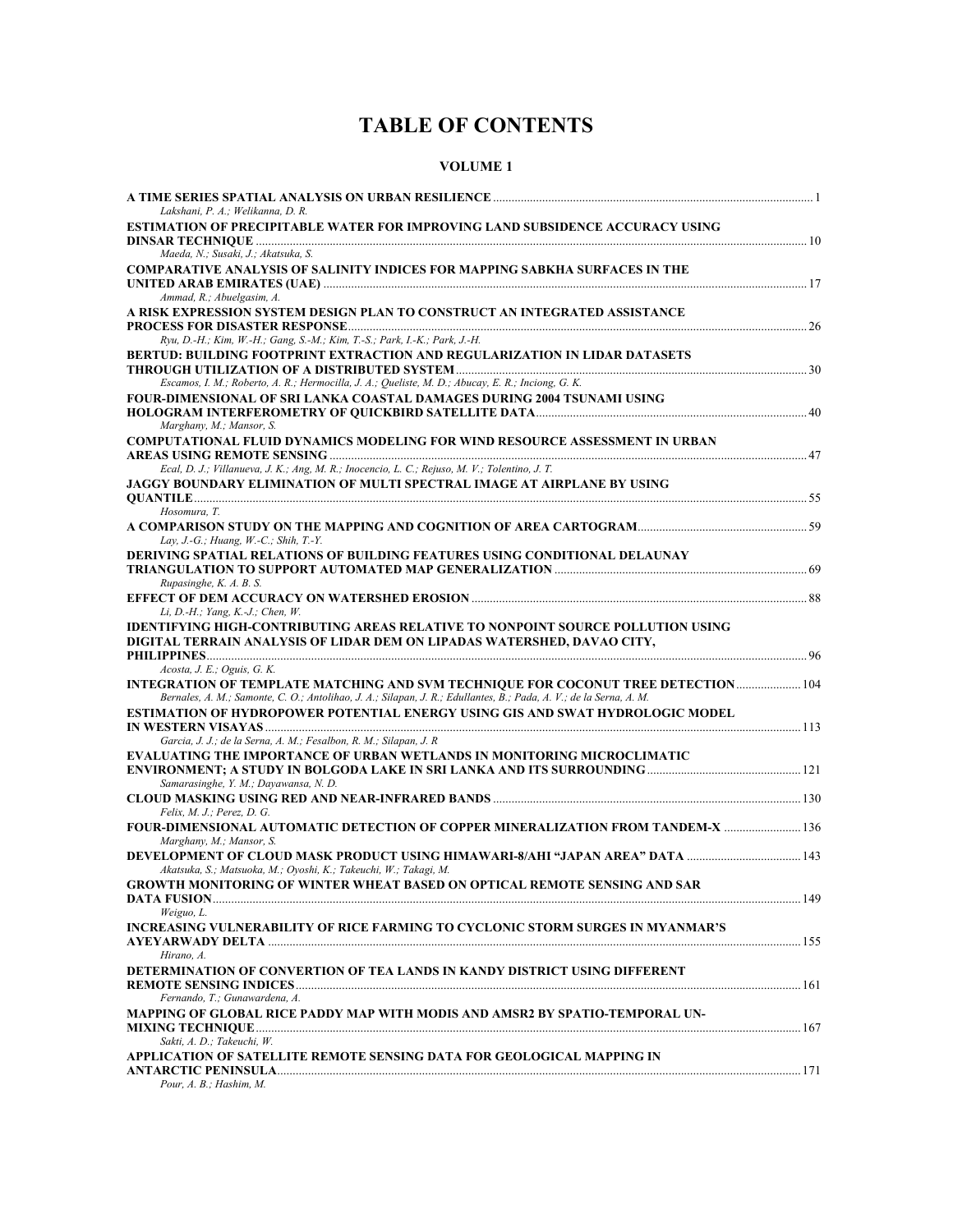| FEATURE SELECTION IN LIDAR HEIGHT METRICS USING DECISION TREE FOR SVM                                                                                                     |  |
|---------------------------------------------------------------------------------------------------------------------------------------------------------------------------|--|
| David, L. C.; Sarte, S. M.; Laguerta, J. R.; Ballado, A. H.<br>STRUCTURAL GEOLOGY AND TOPOGRAPHIC MAPPING OF KELANTAN RIVER BASIN USING                                   |  |
| Pour, A. B.; Hashim, M.                                                                                                                                                   |  |
| MAPPING AND MONITORING RICE AREAS IN CENTRAL LUZON, PHILIPPINES USING X AND C-BAND                                                                                        |  |
| Raviz, J.; Laborte, A.; Barbieri, M.; Mabalay, M. R.; Garcia, C.; Bibar, J. E.; Mabalot, P.; Gonzaga, H.                                                                  |  |
| <b>INTEGRATION OF REMOTE SENSING DATA AND FIELD STUDIES IN STUDYING OF VOLCANIC</b><br>Rukieh, P. D.                                                                      |  |
| IRON ORE DETECTION BY REMOTE SENSING TECHNOLOGY BASED ON PRINCIPLE COMPONENT<br>Pan, P.; Sun, H.; Li, C.; Mao, Y.; Liu, S.; Wang, D.                                      |  |
| MULTI-TEMPORAL ANALYSIS OF LANDSAT IMAGES FOR DEFORESTATION ASSESSMENT IN THE<br>Ulloa, N. I.; Chiang, S.-H.                                                              |  |
| REMOTE SENSING AND GIS BASED GEOMORPHIC INVESTIGATIONS LEND INSIGHTS INTO ACTIVE                                                                                          |  |
| Goswami, P. K.; Deopa, T.<br>IDENTIFICATION OF FOREST COVER CHANGES IN POLONNARUWA DISTRICT OF SRI LANKA 224<br>Fernando, G. M. T. S.; Edussuriya, C. H.                  |  |
| INTEGRATING GIS WITH LANDUSE DECISION-MAKING: THE CASE OF CENTRAL MINDANAO                                                                                                |  |
| Toledo-Bruno, A. G.; Paquit, J. C.; Casas, J. V.<br>MULTI-TEMPORAL IMAGE ANALYSIS FOR MONITORING THE CHANGES IN FUZZY SHORELINES237<br>Dewi, R. S.; Bijker, W.; Stein, A. |  |
| CATCHMENT EXTRACTION FOR IDENTIFICATION OF SUB CATCHMENTS IN DECISION MAKING;<br>Matharaarachchi, D. S.; Nandaseela, S. M. A. T.                                          |  |
| SITE SELECTION OF SOLAR POWER PLANT BY USING OPEN SOURCE GIS FOR ESKISEHIR                                                                                                |  |
| Ayday, C.<br>INVESTIGATION OF VOLCANIC ROCKS ORIGIN ACCORDING TO ORE MINING BY USING OPEN<br>Kibici, Y.; Ayday, C.; Arat, I.                                              |  |
| RESIDENTIAL LAND SUITABILITY MODEL FOR RESETTLEMENT PLAN OF ENVIRONMENTAL<br>Samarakoon, S. M.; Gunatilake, J.; Withanage, K. K.                                          |  |
| A PRELIMINARY STUDY OF MONITORING KENAF (HIBISCUS CANNABINUS L.) GROWING STAGES<br>Hassan, F.; Aziz, N. A.; Nor, M. Z.                                                    |  |
| CAN THE SPAWN OF JAPANESE BROWN FROGS (RANA JAPONICA, RANIDAE) BE A LOCAL<br>Asano, S.; Wakita, K.; Saizen, I.; Okuda, N.                                                 |  |
| <b>GEOWEPP MODEL APPLICATION IN SIMULATING SOIL EROSION IN BAMBOO PLANTED AND</b>                                                                                         |  |
| Puno, G. R.; Marin, R. A.; Toledo-Bruno, A. G.<br>Dechsiri, B.; Robert, O. P.                                                                                             |  |
| Huang, C. K.; Wang, S.                                                                                                                                                    |  |
| <b>GEOREFERENCING AND RECTIFICATION OF SMARTPHONE IMAGES USING UAV REFERENCE</b><br>Kim, H.; Choi, K.; Lee, I.                                                            |  |
| <b>GEOSPATIAL HEALTH MANAGEMENT INFORMATION SYSTEM: A BASELINE AND MONITORING</b><br>Baghmar, N. K.; Dey, T.; Multaniya, A. P.                                            |  |
| AN ALTERNATIVE MEASURE TO MITIGATE CONGESTION ALONG BASELINE ROAD THROUGH                                                                                                 |  |
| Javalath, G. R.; Padmani, N.<br>Rabi, S. M.; Collander, B. R.; Beltran, C. R.; Palo, R. A.; Montes, H. R.; Garcia, P. P.                                                  |  |
| GIS AS A DECISION SUPPORT TOOL FOR PLANNING A COSTAL GREEN BELT BY USING SPATIAL<br>Sirirwardane, M. S.; Samanmali, M. A.                                                 |  |
| Wijaya, S. W.; Sekimoto, Y.; Kashiyama, T.; Kanasugi, H.                                                                                                                  |  |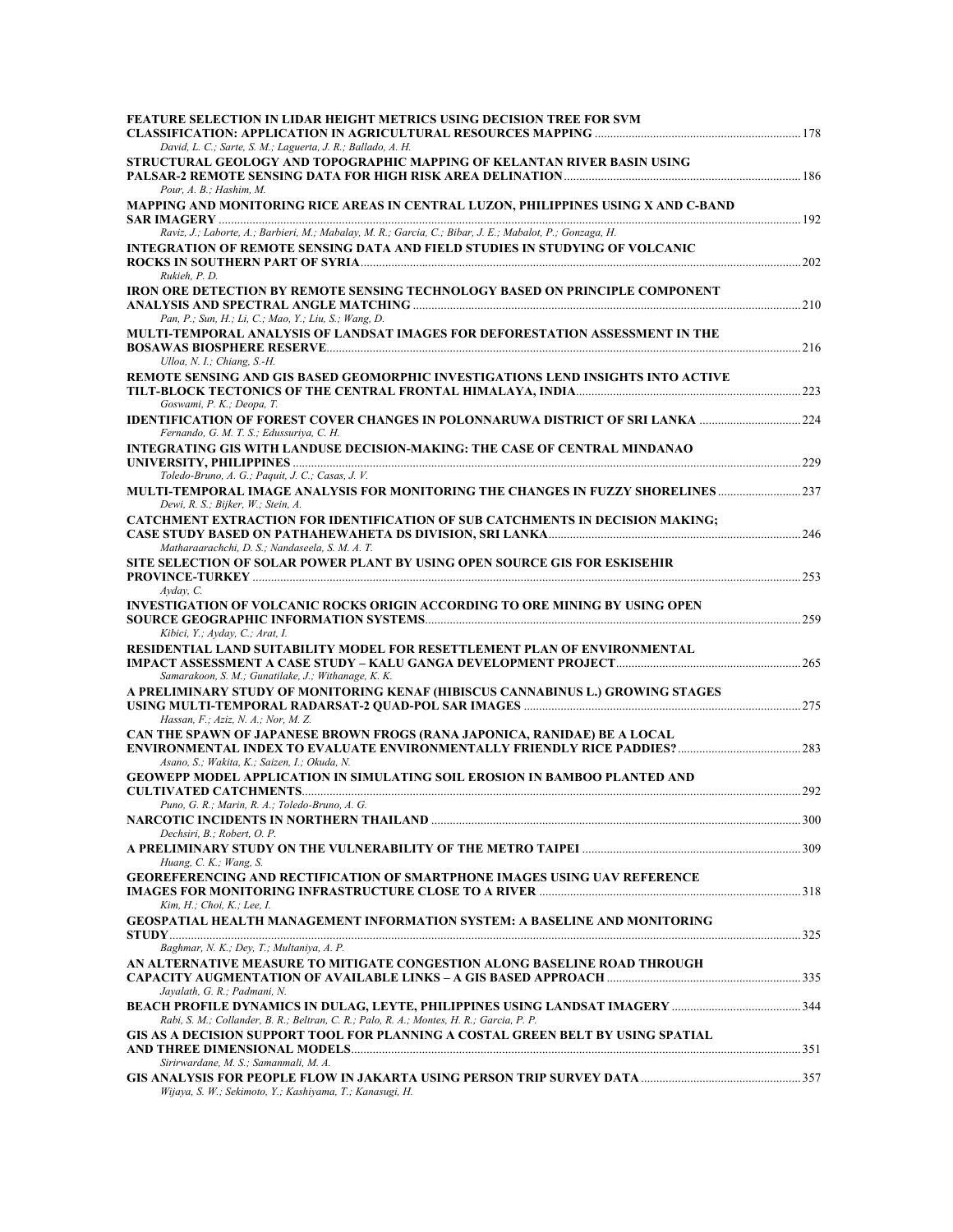| ABOVE GROUND BLUE CARBON SEQUESTRATION CAPACITY OF SUNGAI PULAI ESTUARY                                                                                                |  |
|------------------------------------------------------------------------------------------------------------------------------------------------------------------------|--|
| Misbari, S.; Hashim, M.; Yahya, N. N.; Hossain, M. S.                                                                                                                  |  |
| Ramya, R.; Weragodatenna, D. D.                                                                                                                                        |  |
| Srithamarong, T.; Robert, O. P.; Buavech, D.                                                                                                                           |  |
| USE OF HIGH ACCURACY GPS FOR SOIL GEOCHEMICAL MAPPING IN PADDY FIELDS; A CASE                                                                                          |  |
| Premasir, R.; Weerasinghe, A.; Fernando, P.; Gunarathna, P.                                                                                                            |  |
| <b>ESTIMATION OF PRECISE TROPOSPHERIC DELAY USING GNSS PRECISE POINT POSITIONING</b>                                                                                   |  |
| Kitpracha, C.; Promchot, D.; Satirapod, C.; Srestasathiern, P.                                                                                                         |  |
| Nakagawa, M.; Kobayashi, T.                                                                                                                                            |  |
| DETECTION OF MANGROVE CHANGES USING MULTI TEMPORAL SATELLITE DATA: EFFECT OF<br>Basnayake, N.; Gunawardena, A.; Gunathilake, J.; Fernando, T.                          |  |
| A PRELIMINARY STUDY ON INDOOR POSITIONING BY ANGLE-OF-ARRIVAL APPROACH USING                                                                                           |  |
| Tu, Z.-W.; Wang, S.                                                                                                                                                    |  |
| DESIGNING NATIONAL LEVEL AND SUB-NATIONAL LEVEL FOREST INVENTORY FOR UN-REDD                                                                                           |  |
| Myint, M.; Myint, A. A.; Mon, M. S.<br>131 - MULTI-SENSOR FUSION FOR COST-EFFECTIVE PRECISE VEHICLE POSITIONING ……………………………………………………………………                             |  |
| Kim, H.; Lee, I.                                                                                                                                                       |  |
| DEVELOPPING ACCESS TO EARTH OBSERVATION THROUGH AIRBUS' NEW SATELLITE PARTNER<br>Soubirane, J.                                                                         |  |
|                                                                                                                                                                        |  |
| Kobayashi, T.; Nakagawa, M.<br>PERFORMANCE ANALYSIS OF GPS AIDED GEO AUGMENTED NAVIGATION (GAGAN) OVER SRI                                                             |  |
|                                                                                                                                                                        |  |
| Dammalage, T.; Silva, D. N.                                                                                                                                            |  |
| ESTIMATING THE RELATIVE SPATIAL AND SPECTRAL SENSOR RESPONSE FOR HYPERSPECTRAL                                                                                         |  |
| Lanaras, C.; Baltsavias, E.; Schindler, K.                                                                                                                             |  |
| <b>DEVELOPMENT OF HYPERSPECTRAL IMAGING SENSOR AND UAV FOR COASTAL ZONE STUDIES 464</b><br>Saito, G.; Seki, H.; Uto, K.; Kosugi, Y.                                    |  |
| EXTRACTING TREE COUNT AND INDIVIDUAL TREE CROWN FROM LIDAR-DERIVED CANOPY                                                                                              |  |
| Malabanan, M. V.; Paringit, E. C.; Zaragosa, G. P.; Ibañez, C. A., Faelga, R. A.; Argamosa, R. J.; Posilero, M. A.; Tandoc, F. A.<br>M.; Palmon, A.; Maralit, A. A. R. |  |
| COUPLED RETRIEVAL OF AEROSOL OPTICAL THICKNESS, WATER VAPOR, AND SURFACE                                                                                               |  |
| Yang, H.; Zhang, L.; Liu, J.; Sun, X.; Jian, X.; Tong, Q.<br>MAPPING OF LARGE SIZE HYPERSPECTRAL IMAGERY USING FAST MACHINE LEARNING                                   |  |
| Xia, J.; Yokoya, N.; Iwasaki, A.                                                                                                                                       |  |
| .91 [9] SPECTRAL RESPONSE FOR DIFFERENT SOILS UNDER VARYING MOISTURE CONDITIONS                                                                                        |  |
| Giridhar, M. V.; Ravinder, R.; Sowmya, P.<br><b>IDENTIFICATION OF DISTRIBUTION OF LANTANA CAMERA (EXOTIC INVASIVE SPECIES) AND ITS</b>                                 |  |
| Fernando, G. M.; Kodippili, N.; Suraweera, P. A.; Kumari, B. H.                                                                                                        |  |
| <b>COMPARATIVE ANALYSIS ON AMPLITUDE AND COHERENCE BASED CHANGE DETECTION USING</b>                                                                                    |  |
| Mafaz, M. F.; Welikanna, D. R.                                                                                                                                         |  |
| DETECTION OF THE DEFORMATION RATE GAPS BETWEEN BUILDINGS AND LAND SURFACE BY                                                                                           |  |
| Maruo, N.; Susaki, J.; Boonyatee, T.; Kishida, K.                                                                                                                      |  |
| Nakazono, E.; Takeuchi, W.                                                                                                                                             |  |
| Cho, K.; Uemachi, R.; Fukue, K.; Uchida, O.; Terada, K.; Takemura, K.; Wakabayashi, H.; Sato, Toshiaki                                                                 |  |
| <b>COMPARISON OF SPI AND IDSI APPLICABILITY FOR AGRICULTURE DROUGHT MONITORING IN</b>                                                                                  |  |
|                                                                                                                                                                        |  |
| Pani, P.; Alahacoon, N.; Amarnath, G.; Bharani, G.; Mondal, S.; Jeganathan                                                                                             |  |
| Rimba, A. B.; Yastika, P. E.; Miura, F.                                                                                                                                |  |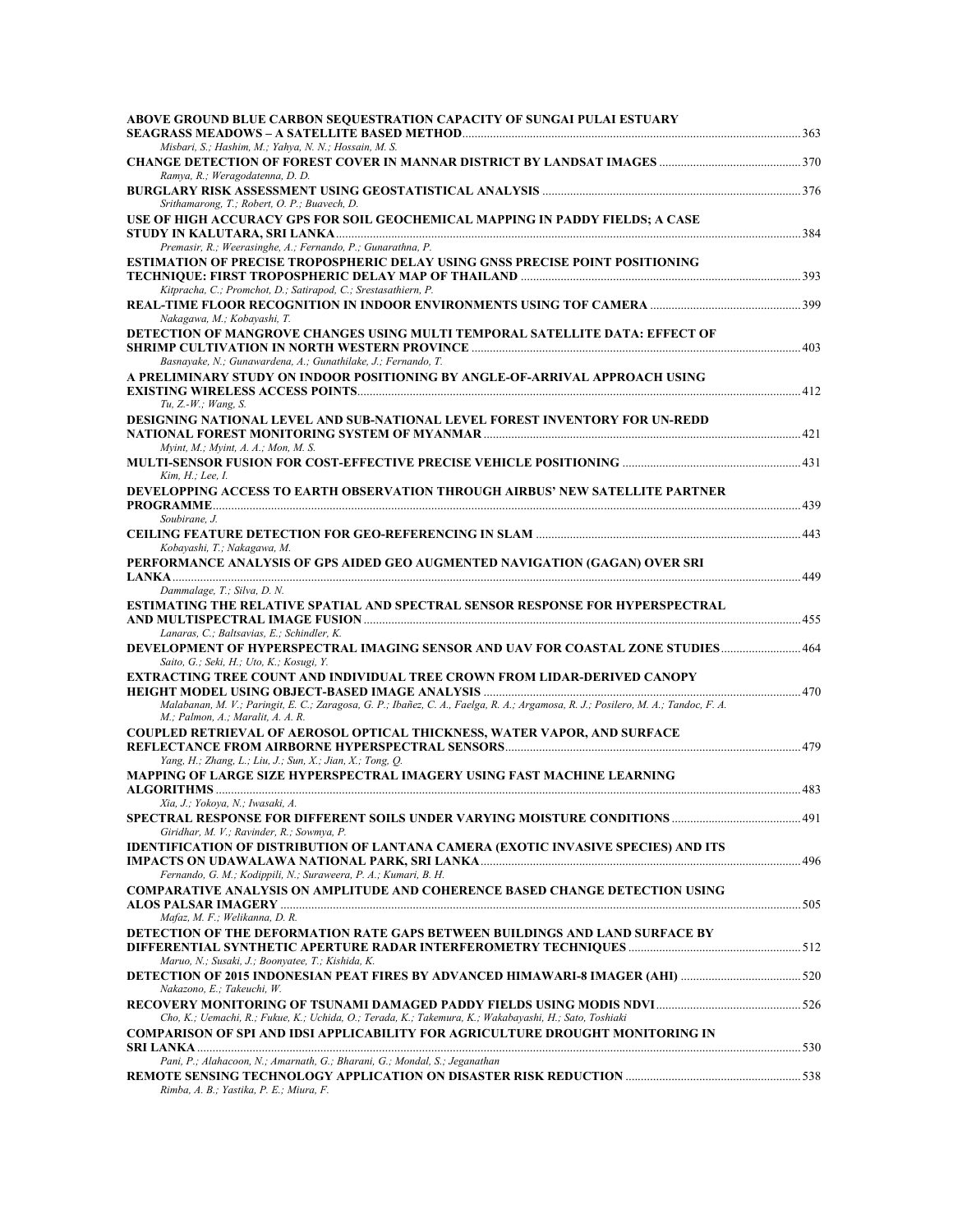| VERIFICATION OF AN ALGORITHM TO ESTIMATE LAND SURFACE ALBEDO USING BRDF MODEL                                                 |  |
|-------------------------------------------------------------------------------------------------------------------------------|--|
| Susaki, J.; Miyagaki, R.; Kuriki, A.                                                                                          |  |
| REMOTE SENSING APPLICATION OF THE GEOPHYSICAL CHANGES IN THE COASTLINES AND                                                   |  |
|                                                                                                                               |  |
| Paz-Alberto, A. M.; Pakaigue, M. A.; Bulaong, E. P.; Sison, M. J.; Lao, R. B.                                                 |  |
|                                                                                                                               |  |
| Nandurkar, R. Y.; Deshpande, S.; Nagarajan, R.<br>POTENTIAL WETLAND DETECTION USING IFSAR-DERIVED DIGITAL ELEVATION MODEL AND |  |
|                                                                                                                               |  |
| Aranda, J. O.; Perez, A. M.; Cruz, R. D.; Ebreo, D. J.; Borlongan, N. J.; Olfindo, N.                                         |  |
|                                                                                                                               |  |
| Erener, A.                                                                                                                    |  |
| Kim, H.-H.; Kim, D.-R.; Choi, K.-H.; Shin, D.-H.; Choung, Y.-J.; Kim, H.-S.                                                   |  |
| LOCATING POTENTIAL SITE FOR BIOMASS POWER PLANT DEVELOPMENT IN CENTRAL LUZON,                                                 |  |
|                                                                                                                               |  |
| Baltazar, B. M.; Remolador, M.; Sevilla, K. H.; Saladaga, I.; Ang, M. R.; Inocencio, L. C.                                    |  |
| THE DETERMINATION OF SOIL WATER CONTENT IN VARIOUS DEPTH LEVELS IN CASSAVA FIELDS                                             |  |
| Ponganan, N.; Praseartkul, P.; Pipatsitee, P.; Taota, K.; Kongpugdee, S.; Sakulleerungroj, K.; Eiumnoh, A.                    |  |
| SUPER RESOLUTION MAPPING OF SATELLITE IMAGES TO ESTIMATE THE CAPACITY OF                                                      |  |
|                                                                                                                               |  |
| Genitha, C. H.; Indhumathi, M.                                                                                                |  |
| LAND-COVER CLASSIFICATION OF TEHRAN USING L- AND C-BAND SYNTHETIC APERTURE RADAR                                              |  |
| Zakeri, H.; Liu, W.; Yamazaki, F.                                                                                             |  |
| SPECTRAL CORRELATION AND JEFFRIES-MATUSITA BASED MATCHING ALGORITHM FOR                                                       |  |
|                                                                                                                               |  |
| Padma, S.; Sanjeeva, S.                                                                                                       |  |
|                                                                                                                               |  |
| Kok, S. Y.; Nah, M. E.; Yeong, S.; Yuan, B.<br>PARETO OPTIMIZATION FOR FOUR-DIMENSIONAL WAVE REFRACTION SIMULATION FROM       |  |
|                                                                                                                               |  |
| Marghany, M.; Mansor, S.                                                                                                      |  |
| VALUING ECOSYSTEM SERVICES, BIODIVERSITY AND THEIR CONTRIBUTION TO FARMER'S                                                   |  |
| LIVELIHOOD WITH POTENTIAL FOR FUTURE BENEFIT SHEARING MECHANISM OF                                                            |  |
| FORESTGARDEN FARMING SYSTEMS OF THREE DIFFERENT AGRO-ECOLOGICAL ZONES IN SRI                                                  |  |
| Pushpakumara, K. G. J.; Patirana, P.; Athukorala, A. A.                                                                       |  |
| CLIMATE CHANGE DUE TO HUMAN INTERFERANCE IN SOUTH ARAVALI HILL MOUNTAIN AREA                                                  |  |
|                                                                                                                               |  |
| Rathore, P. N.; Rathore, D.                                                                                                   |  |
| Kaya, S.; Celik, B.                                                                                                           |  |
|                                                                                                                               |  |
| Garg, V.; Dhumal, I. R.; Nikam, B. R.; Thakur, P. K.; Aggarwal, S. P.; Srivastav, S. K.; Kumar, A. S.                         |  |
|                                                                                                                               |  |
| Wei, R.                                                                                                                       |  |
| ESTIMATION OF GRASSLAND FRACTIONAL COVERAGE FROM SURFACE MINING AREA USING                                                    |  |
| Bao, N.; Wu, L.; Liu, S.; Cai, Z.                                                                                             |  |
|                                                                                                                               |  |
| BabuShrestha, A.; PrasadOli, P.; Shahnawaz, D.; Rimal, D. B.                                                                  |  |
| PRELIMINARY STUDY ON DIFFERENTIATION BETWEEN NON INFECTED AND INFECTED                                                        |  |
| Hashim, I. C.; Shariff, A. R.; Marghany, M. M.                                                                                |  |
|                                                                                                                               |  |
| Bicer, C. T.                                                                                                                  |  |
| ARTIFICIAL NEURAL NETWORKS BASED AUTOMATIC LINEAR AND AREA FEATURE EXTRACTION                                                 |  |
| FROM WORLDVIEW-02 SATELLITE IMAGES FOR CADASTRAL DATA COLLECTION; A CASE STUDY                                                |  |
| Chathuranga, K. M.; Adikari, A. M.; Dammalage, T. L.                                                                          |  |
|                                                                                                                               |  |
| Paliwal, A.; Laborte, A.                                                                                                      |  |
| EVALUATION OF AGRICULTURAL LANDSCAPE HETEROGENEITY APPLYING THE SATOYAMA                                                      |  |
| INDEX TO PROMOTE SUSTAINABLE REGIONAL PLANNING IN RURAL AREAS OF CENTRAL                                                      |  |
| Tokito, M.; Asano, S.; Saizen, I.                                                                                             |  |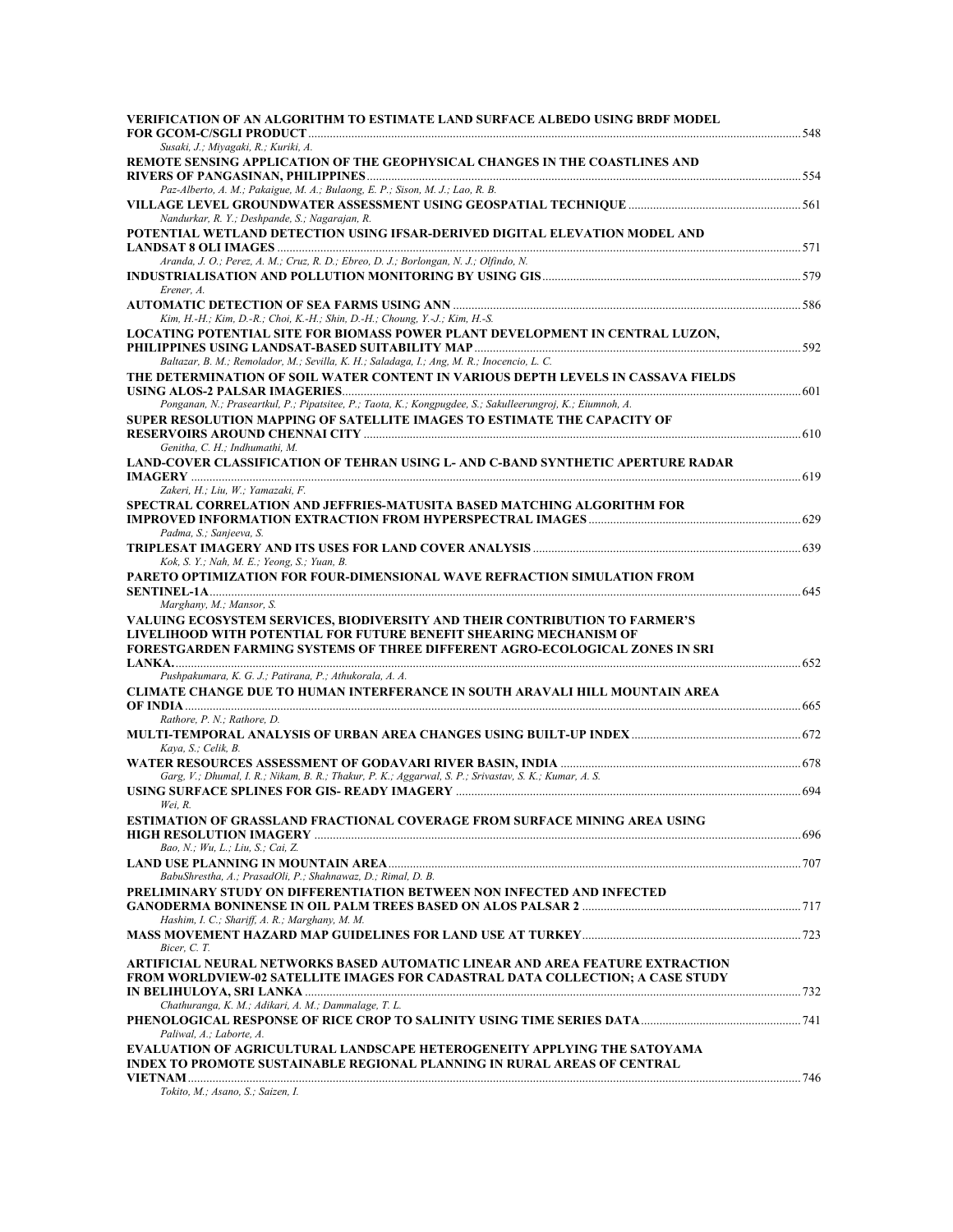| LIS DIVERSIFICATION & PARCEL FABRIC APPROACH IN EFFECTIVE LAND ADMINISTRATION<br>Wijenayake, N.; Thusyanthan, N.; Padmasiri, H. A.            |      |
|-----------------------------------------------------------------------------------------------------------------------------------------------|------|
| REMOTE SENSING AND GIS APPLICATION IN AGRO-ECOLOGICAL ZONING IN YEMEN MOUNTAINS<br>$Almhab$ , $D$ , $A$ .                                     |      |
| Verma, P.; Yadav, P.; Deshpande, S.; Gubbi, J.; Balamurali, P.                                                                                |      |
| RICE MAPPING USING SENTINEL-1 SAR IMAGERY IN AYUTTHAYA PROVINCE, CENTRAL                                                                      | 783  |
| Narkwiboonwong, K.; Chen, C.-F.; Chiang, S.-H.; Son, N.-T.; Chen, J.-B.                                                                       |      |
| Perera, S.; Wijenayake, N.; Thushyanthan, N.; Samarasinghe, K.                                                                                |      |
| ASSESSMENT OF LIDAR-DERIVED HEIGHT METRICS FOR MAPPING MANGROVE FOREST USING                                                                  |      |
|                                                                                                                                               | 796  |
| David, L. C.; Pula, R. A.; Cabaccan, C. N.; Esguerra, B. J.; Ballado, A. H.                                                                   |      |
| A REGRESSION–BASED METHOD FOR CANOPY COVER ESTIMATION FROM CLASSIFYING LIDAR                                                                  | .806 |
| Posilero, M. A.; Paringit, E. C.; Argamosa, R. J.; Ibañez, C. A.; Faelga, R. A.; Maralit, A. A.; Teh, I. A. R.; Palmon, A.; Zaragosa,<br>G.P. |      |
| A SYSTEM DEVELOPMENT FOR DETECTION OF BUILDING ROOF PRINT IN URBAN AREAS USING                                                                |      |
| <b>LIDAR SURVEYS</b><br>Bandara, W. M.                                                                                                        | 816  |
| ACCURATE CO-REGISTRATION OF MULTI-TEMPORAL TERRESTRIAL LIDAR DATA FOR ROAD                                                                    |      |
| <b>MANAGEMENT</b>                                                                                                                             | 822  |
| Susaki, J.; Deguchi, S.                                                                                                                       |      |
| Bayram, B.; Demir, N.; Ogurlu, M.; Reis, H. C.; Seker, D. Z.                                                                                  | 829  |
| APPLICATION OF DECISION TREE-BASED SUPPORT VECTOR MACHINE IN MAPPING RICE FIELDS                                                              |      |
| USING LIDAR INTENSITY AND HEIGHT METRICS<br>David, L. C.; Sarte, S. M.; Danato, V. B.; Ballado, A. H.                                         | 834  |
| EDITING OF LIDAR DEM TO INCORPORATE THE EFFECT OF DRAINAGE SYSTEMS IN CATCHMENT                                                               |      |
| DELINEATION IN URBAN AREAS: A TEST CASE IN THE UNIVERSITY OF SAN CARLOS - TALAMBAN                                                            |      |
|                                                                                                                                               | 842  |

#### *Oraya, A. F.; Fornis, R.; Otadoy, R.*

### **VOLUME 2**

| PS-INSAR TECHNIQUE FOR LANDSLIDE DEFORMATION IN THE THREE GORGES RESERVOIR AREA                        |     |
|--------------------------------------------------------------------------------------------------------|-----|
|                                                                                                        |     |
| Raut. D. A.: Liao. D.                                                                                  |     |
| <b>COMPARATIVE STUDY ON CADASTRAL SURVEYING USING TOTAL STATION AND HIGH</b>                           |     |
|                                                                                                        |     |
| Chandrarathne, G. W.                                                                                   |     |
|                                                                                                        |     |
| Kwoh, L. K.; Tan, W. J.; Huang, X.; Murugappan, M.; Liew, S. C.; Tan, C. W.; Liu, W.                   |     |
| SEASONAL CHANGING TREND OF CO, CONCENTRATION RESPONSING TO CARBON ABSORPTION                           |     |
|                                                                                                        |     |
| Lei, L.; He, Z.; Bie, N.; Yang, S.; Zeng, Z.                                                           |     |
| <b>COMPARATIVE PERFORMANCE OF WILDFIRE DETECTION IN SIBERIA BY ADVANCED HIMAWARI-</b>                  |     |
|                                                                                                        | 900 |
| Mizutani, M.; Takeuchi, W.; Moriyama, M.                                                               |     |
|                                                                                                        |     |
| Villareal, M. K.; Burce, M. E.                                                                         |     |
| MULTI-SENSOR SATELLITE DATA FOR CARBON STORAGE MAPPING OF GREEN SPACE IN A FAST                        |     |
|                                                                                                        |     |
| Kanniah, K. D.                                                                                         |     |
| TROPICAL RAIN FOREST TREE HEIGHT MEASUREMENT USING ALS AND TLS FOR ESTIMATING                          |     |
|                                                                                                        |     |
| Sadadi, O.; Hussin, Y. A.; Kloosterman, H.; Ismail, M. H.                                              |     |
| TERRESTRIAL LASER SCANNING TO SUPPORT CARBON ESTIMATION IN NATURE CONSERVATION                         |     |
|                                                                                                        |     |
| Primasatya, R. F.; Hussin, Y. A.; van Leeuwen, L.                                                      |     |
| USE OF OPTICAL, THERMAL IR AND RADAR SATELLITE DATA TO ESTIMATE ABOVE GROUND                           |     |
| <b>BIOMASS IN MONTANE FORESTS OF SRI LANKA</b>                                                         | 945 |
| Gunawardena, A.; Fernando, T.                                                                          |     |
| ABOVE GROUND BIOMASS (AGB) ESTIMATION OF COCONUT (COCOS NUCIFERA) AND MANGO                            |     |
| (MANGIFERA INDICA) TREES FROM LIDAR DERIVATIVES USING REMOTE SENSING TECHNOLGY  952                    |     |
| Pondog, E. A.; Japitana, M. V.; Montepio, R. C.; Apdohan, A. G.; Ramirez, C. B. G.; Cubillas, J. E. C. |     |
|                                                                                                        | 961 |
| Korom, A.; Phua, M.-H.; Wong, W.; Matsuura, T.; Saito, H.; Hirata, Y.                                  |     |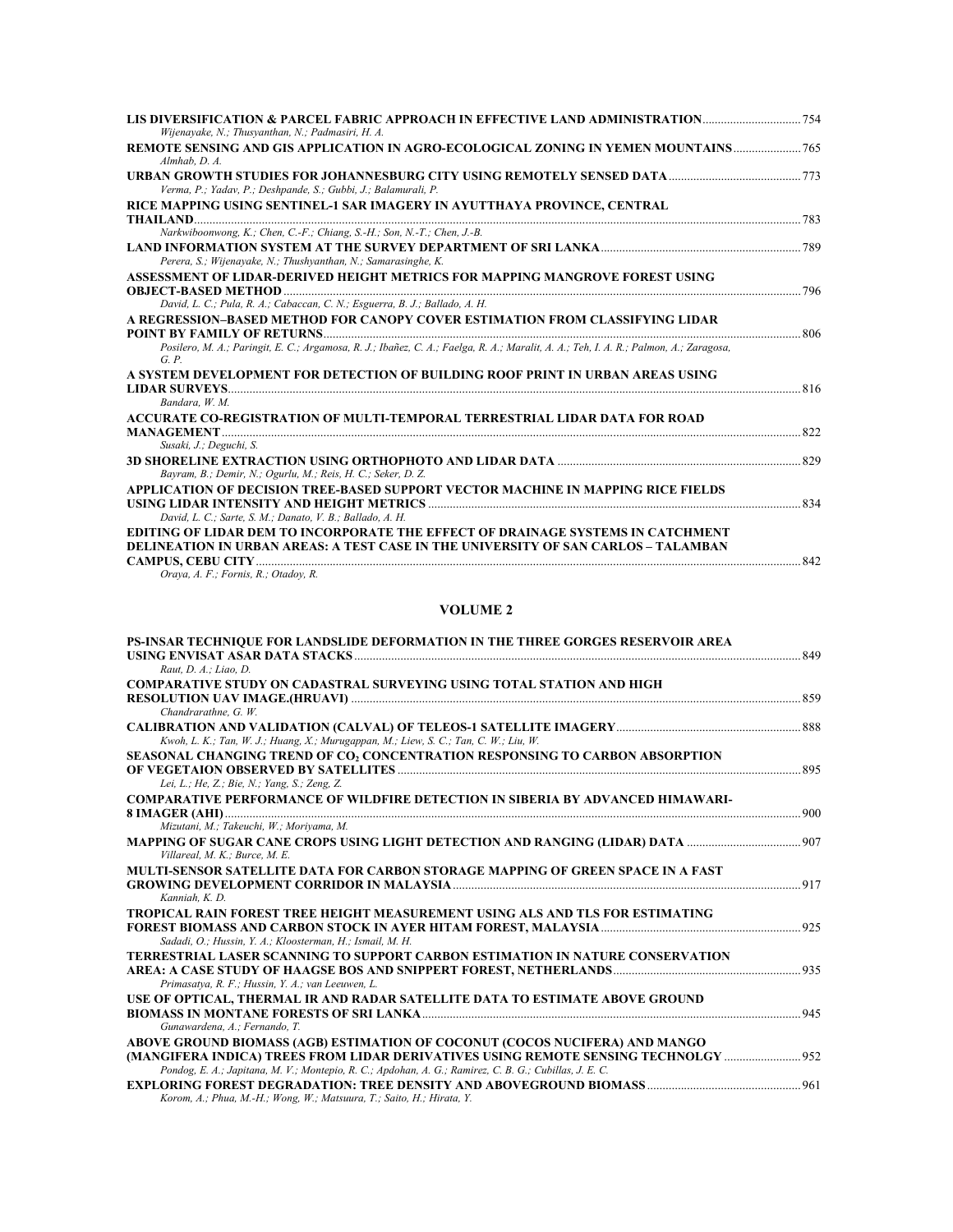| Lishuo, Z.; Xiaojun, C.<br>Wickramasinghea, D. C.; Vua, T.-T.                                                                                                                                                                   |  |
|---------------------------------------------------------------------------------------------------------------------------------------------------------------------------------------------------------------------------------|--|
| ABOVEGROUND BIOMASS ESTIMATION USING AIRBORNE LASER SCANNING (ALS) AND<br>Wong, W. V.; Tsuyuki, S.; Phua, M.-H.; Ioki, K.; Korom, A.; Hirata, Y.; Saito, H.; Takao, G.                                                          |  |
| ANALYZING HYDRO-CLIMATIC ACTIVITIES OF GIRNAR HILL AREA USING GEOSPATIAL<br>Adhvaryu, J.; Sakla, M. S.; Vyas, A.                                                                                                                |  |
| <b>INTEGRATED SATELLITE-DERIVED INDICES TO ESTIMATE CHANGE DETECTION OF VEGETATION</b><br>Supunnee, P.; Charat, M.                                                                                                              |  |
| Liao, J.; Xu, T.; Shen, G.                                                                                                                                                                                                      |  |
| <b>EVALUATION LIGHT POLLUTION USING TIME-SERIES OF DMSP/OLS NIGHTTIME SATELLITE</b><br>Wei, $J$ .; Guojin, $H$ .                                                                                                                |  |
| COUNTING VEHICLES BY DEEP NEURAL NETWORK IN HIGH RESOLUTION SATELLITE IMAGES<br>Koga, Y.; Miyazaki, H.; Shibasaki, R.                                                                                                           |  |
| TREE COVER CLEARANCE MONITORING IN THE PEATLANDS OF INSULAR SOUTHEAST ASIA WITH<br>Shi, C.; Miettinen, J.; Liew, S. C.; Kwoh, L. K.                                                                                             |  |
| CALIBRATION AND VALIDATION OF LCTF CAMERA ON AN EXPERIMENTAL AIRBORNE MISSION                                                                                                                                                   |  |
| Calvo, J. S.; Paringit, E. C.; Viray, F. M.; Maestro, M. M.; Ishida, T.; Namuco, S. B.; Fulgencio, L. C.<br>STATISTICAL DISTRIBUTION OF DETERMINANT OF POLARIMETRIC COVARIANCE MATRIX  1048<br>Lee, K. Y.; Bretschneider, T. R. |  |
| <b>IDENTIFICATION OF LAND-COVER FEATURES'S PHENOLOGY USING MULTITEMPORAL SENTINEL-</b><br>Minh, H. L.; Van, T. V.; Dinh, D. N.; Anh, T. T.                                                                                      |  |
| <b>EMPIRICAL VERIFICATION EXPERIMENT FOR SUBSURFACE EXPLORATION BY GROUND</b><br>Yoshimura, M.; Matsumoto, M.                                                                                                                   |  |
| FOUR-DIMENSIONAL PHASE UNWRAPPING ALGORITHM FOR RETRIEVING EARTHQUAKE<br>Marghany, M.; Mansor, S.                                                                                                                               |  |
| DAMAGE ASSESSMENT OF INFRASTRUCTURES IN YANGON, MYANMAR BASED ON INSAR                                                                                                                                                          |  |
| Inoue, K.; Takeuchi, W.<br>DETERMINING LAND SUBSIDENCE IN WESTERN TAIWAN BY USING A NEW APPROACH OF<br>$Ye, J.-F.; Tsay, J.-R.$                                                                                                 |  |
| MERCHANTABLE VOLUME ESTIMATION FOR MANGROVE STAND USING HIGH RESOLUTION<br><b>SATELLITE IMAGE</b>                                                                                                                               |  |
| Fuazi, M. F.; Musa, M. K.<br>AUTOMATIC IMAGE MATCHING AND GEOREFERENCING OF DIGITIZED HISTORICAL AERIAL                                                                                                                         |  |
| Chen, I.-W.; Chen, H.-R.; Tseng, Y.-H.                                                                                                                                                                                          |  |
| Udagepola, K. P.<br>3D POINT CLOUD BASED ON STRUCTURE-FROM-MOTION PHOTOGRAMMETRY FOR BRIDGE                                                                                                                                     |  |
| Kitratporn, N.; Wataru, T.<br>Chen, P.-Y.; Haung, T.-C.; Tseng, Y.-H.                                                                                                                                                           |  |
| Yadav, N. K.; Padalia, H.; Singh, S.; Kumar, A. S.                                                                                                                                                                              |  |
| <b>CAMERA PATH DESIGN AND EVALUATION IN GROUND-BASED IMAGE ACOUISITION FOR</b><br>Tanaka, S.; Nakagawa, M.                                                                                                                      |  |
| MANGROVE FOREST DISTRIBUTION AND DYAMICS OF THE CA MAU PENINSULA, MEKONG DELTA<br>Dan, T. T.; Ogawa, S.                                                                                                                         |  |
| INVESTIGATIONS ON THE SEASONAL AND INTER-ANNUAL VARIATIONS OF THE ATMOSPHERIC                                                                                                                                                   |  |
| Albaloushi, R.; Alghafri, A.; Ghazal, S.; Aljaberi, A.; Abuelgasim, A.<br>Geserbaata, N.-E.; Sodov, K.; Nasanbat, E.; Llchamjav, O.                                                                                             |  |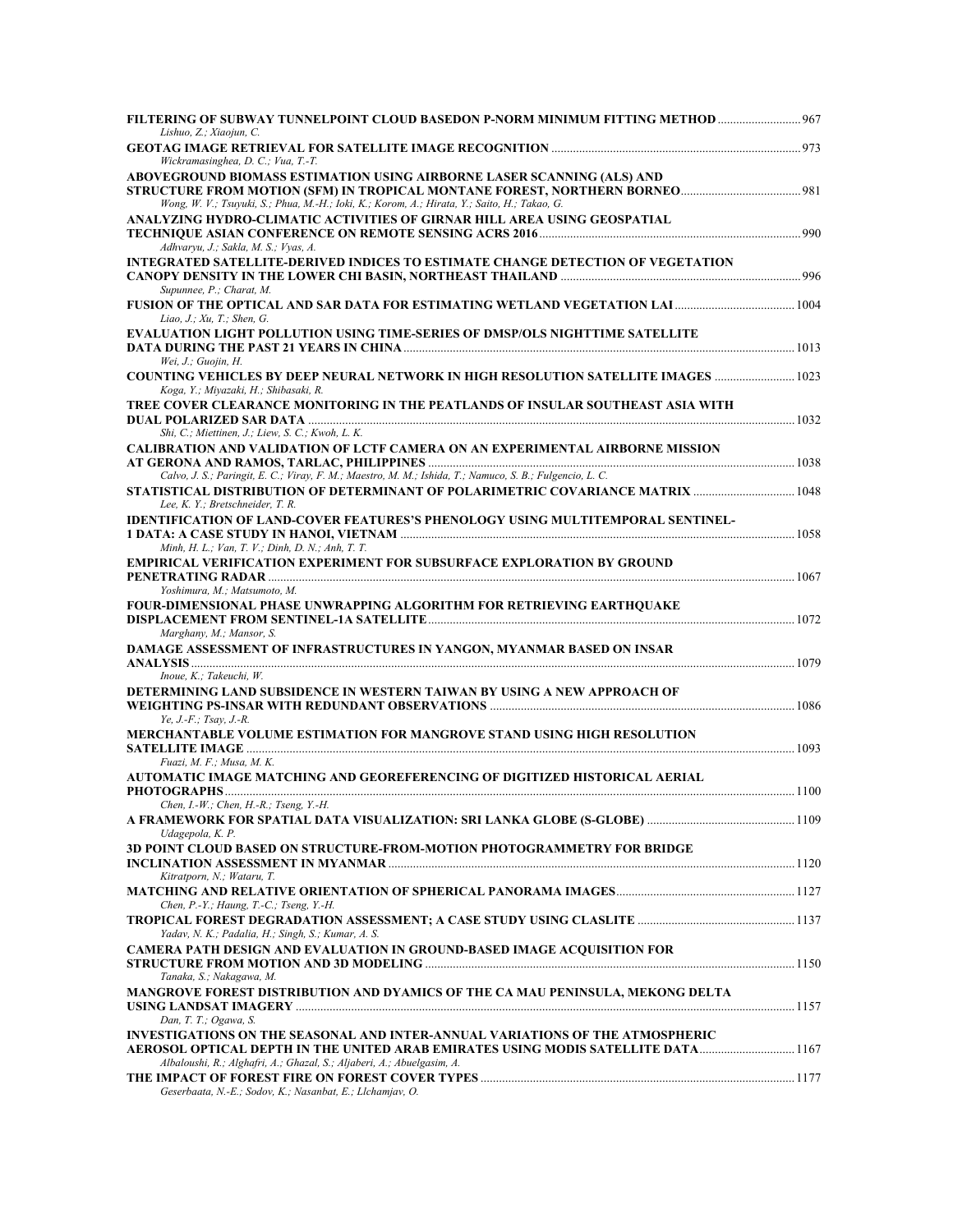| A PHOTOMETRIC AND PM <sub>2.5</sub> STUDY OF BIOMASS BURNING AEROSOLS OVER SINGAPORE DURING                                                                                                                     |  |
|-----------------------------------------------------------------------------------------------------------------------------------------------------------------------------------------------------------------|--|
| Kalbermatter, D.; Tan, L.; Salinas, S.                                                                                                                                                                          |  |
| DETERMINATION OF AEROSOL PARTICLES AND RISK ANALYSIS OF ASTHMA IN THE CITY OF                                                                                                                                   |  |
| Dissanayake, P. T.; Manawadu, L.                                                                                                                                                                                |  |
| A SYSTEM SOFTWARE TO MANAGE GEOSPATIAL DATA AND MAPS OF AGRICULTURAL                                                                                                                                            |  |
|                                                                                                                                                                                                                 |  |
| Dimalanta, C. G.; Pagkalinawan, H. M.; dela Torre, D. M.; Gatdula, N. B.; Blanco, A. C.                                                                                                                         |  |
|                                                                                                                                                                                                                 |  |
| Chen, H.-H.; Huang, C.-Y.                                                                                                                                                                                       |  |
| APPLICATION OF THE SATELLITE RAINFALL PRODUCTS IN FLOOD INUNDATION MODELING                                                                                                                                     |  |
| Yoshimoto, S.; Amarnath, G.                                                                                                                                                                                     |  |
|                                                                                                                                                                                                                 |  |
| Hung, L.-C.; Wang, S.; Lin, S.-H.                                                                                                                                                                               |  |
| ASSESSING IMPACT OF ECONOMIC ACTIVITIES ON URBAN AIR QUALITY IN INDIA BY                                                                                                                                        |  |
| Misra, P.; Takeuchi, W.                                                                                                                                                                                         |  |
| APPLICATION OF GEOINFORMATICS IN CREATION OF WEB BASED WATER & IRRIGATION                                                                                                                                       |  |
|                                                                                                                                                                                                                 |  |
| Dey, T.; Baghmar, D. N.; Pathak, D. A.                                                                                                                                                                          |  |
| AN INTEGRATION OF DRONE IMAGES AND MOBILE APPLICATION FOR WEB BASED GIS MAPPING  1247<br>Silva, T. D.; Vidanalage, D.; Kahandagamage, R.; Amaranath, G.; Kulasinghe, C.; Chinthake, A.; Wijettungaarachchi, L.; |  |
| Wijekoon, W.                                                                                                                                                                                                    |  |
| <b>GEODIVA: A PLATFORM FOR GENERATING CUSTOMIZED MOBILE APPS FOR GEOSPATIAL DATA</b>                                                                                                                            |  |
|                                                                                                                                                                                                                 |  |
| Goldin, S. E.; Varieras, N.; Keawkittikanchana, K.; Rudahl, K. T.                                                                                                                                               |  |
| URBANIZATION AND WETLAND ECOSYSTEMS - A CASE STUDY AT SRI JAYAWARDENAPURA                                                                                                                                       |  |
| Gunawardena, G. M. W. L.                                                                                                                                                                                        |  |
| SPATIAL ANALYSIS ON SURFACE DEFORMATION BY SOIL EROSION IN THE CHINESE LOESS                                                                                                                                    |  |
|                                                                                                                                                                                                                 |  |
| Hara, Y.; Saizen, I.                                                                                                                                                                                            |  |
| IMPROVING RIVER NAVIGATION SYSTEMS WHILE PRESERVING OYSTER FARMS: A SITE                                                                                                                                        |  |
|                                                                                                                                                                                                                 |  |
| Cabanlit, M. A.; Silapan, J. R.; Edullantes, B.; Pada, A. V.; Garcia, J. J.; Albon, R. M.; Cenit, R.; Juanich, J. J. S.; Mangaporo, W.                                                                          |  |
| C.; Layva, J. V. M.; Regalado, D. J. D.<br><b>IMPROVED ROAD NETWORK EXTRACTION BY SUPER-RESOLUTION MAPPING OF HYPERION</b>                                                                                      |  |
|                                                                                                                                                                                                                 |  |
| Sakthivel, S. P.; Shanmugam, S.                                                                                                                                                                                 |  |
| USE OF SATELLITE IMAGERY AND DIGITAL ELEVATION MODEL TO DEMARCATE DEGRADABLE                                                                                                                                    |  |
| LANDUSE OF SATELLITE IMAGERY AND DIGITAL ELEVATION MODEL TO DEMARCATE                                                                                                                                           |  |
|                                                                                                                                                                                                                 |  |
| Wickramage, U.; Vitharana, U. W.; Gunatilake, J.<br>DEVELOPMENT OF A GIS-BASED COASTAL RESOURCES VULNERABILITY ASSESSMENT                                                                                       |  |
|                                                                                                                                                                                                                 |  |
| Songcuan, A. J.; Ticman, K.; Go, G. A.; Peralta, R.; Cruz, C.; Quides, R. R.; Jalbuena, R.; Claridades, A. R.; Tamondong, A.                                                                                    |  |
| <b>EVALUATION OF MODIS OCEAN COLOR PRODUCTS FOR COASTAL APPLICATIONS: A CASE STUDY</b>                                                                                                                          |  |
|                                                                                                                                                                                                                 |  |
| Leonardo, E. M.; Fulgencio, L. A.; Felix, M. J.; Perez, D. G.                                                                                                                                                   |  |
| <b>INTERCOMPARISON AND INDEPENDENT VALIDATION OF VERTICAL ACCURACY OF 30-M GLOBAL</b><br>DEM OVER THE PHILIPPINES: IMPLICATIONS FOR ELEVATION-BASED SEA LEVEL RISE IMPACT                                       |  |
|                                                                                                                                                                                                                 |  |
| Santillan, J. R.; Makinano-Santillan, M.; Pulido, S. P.                                                                                                                                                         |  |
|                                                                                                                                                                                                                 |  |
| Ryu, H., Choi, K.-H.; Lee, I.                                                                                                                                                                                   |  |
| INTEGRATING REMOTELY SENSED DATA IN THE VULNERABILITY ASSESSMENT OF COASTAL                                                                                                                                     |  |
| Ticman, K. D.; Songcuan, A. J.; Go, G. A.; Peralta, R.; Jalbuena, R.; Quides, R. R.; Cruz, C.; Claridades, A. R.; Tamondong, A.                                                                                 |  |
| <b>GENETIC ALGORITHM FOR SOUTH CHINA SEA WATER MASS VARIATIONS USING MODIS</b>                                                                                                                                  |  |
|                                                                                                                                                                                                                 |  |
| Marghany, M.; Mansor, S.                                                                                                                                                                                        |  |
| POTENTIAL USE OF MULTISPECTRAL AIRBORNE LIDAR DATA IN LAND COVER CLASSIFICATION  1334                                                                                                                           |  |
| Morsy, S.; Shaker, A.; El-Rabbany, A.                                                                                                                                                                           |  |
|                                                                                                                                                                                                                 |  |
| Zhang, C.; Li, J.; Setunge, S.; He, Y.<br>ENHANCING LANDSLIDES SUSCEPTIBILITY MAPPING BY COMBINING INSAR PROCESSED IMAGES                                                                                       |  |
|                                                                                                                                                                                                                 |  |
| Alimuddin, I.; Bayuaji, L.; Rasyid, A. R.; Purwanto, Setiadi B.; Bhandary, N. P.; Yatabe, R.                                                                                                                    |  |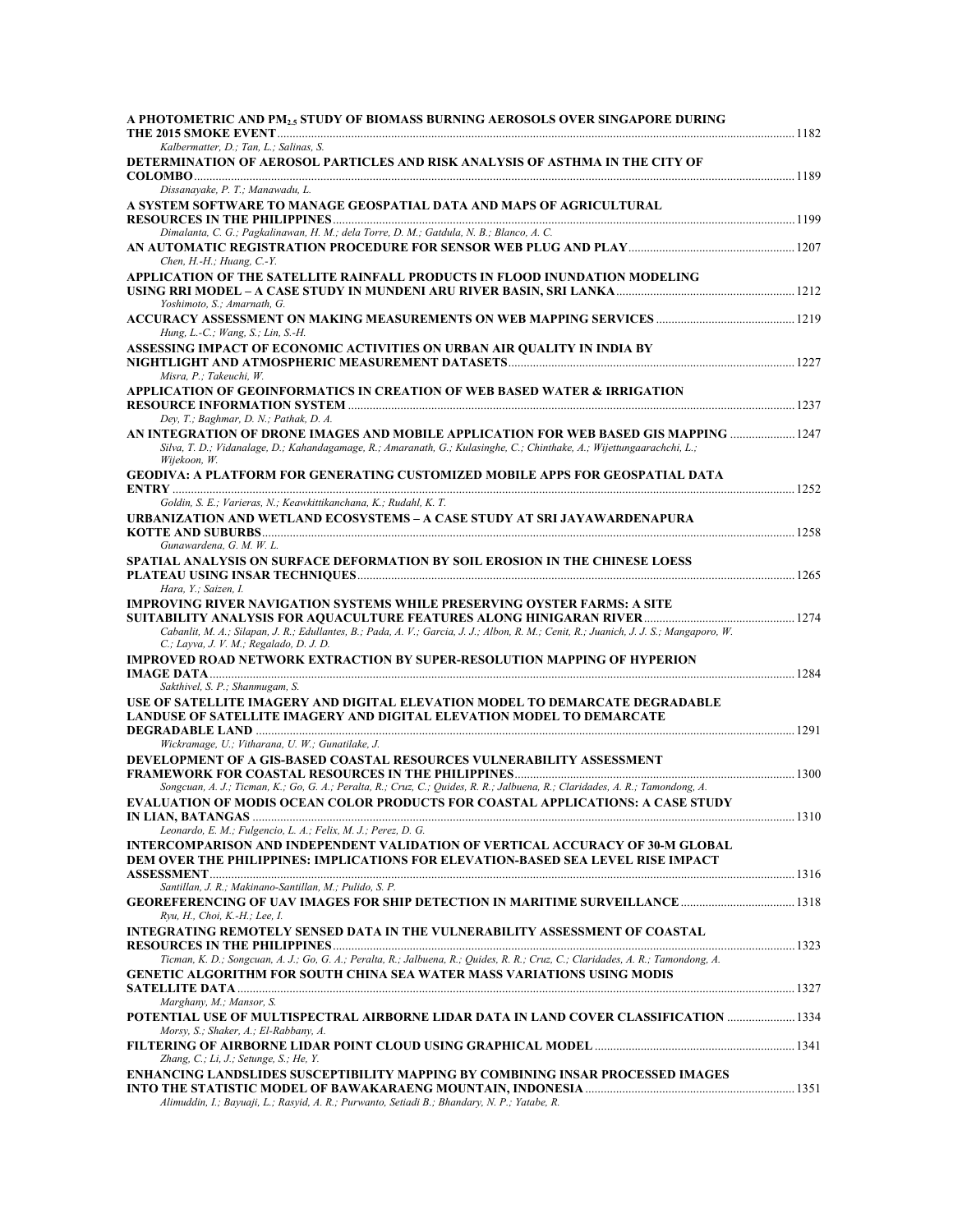| ACTIVE CRUSTAL DEFORMATION IN IMPHAL INTERMONTANE VALLEY, NE INDIA: INSIGHTS                                                                                                                |  |
|---------------------------------------------------------------------------------------------------------------------------------------------------------------------------------------------|--|
| Kshetrimayum, A. S.; Goswami, P. K.                                                                                                                                                         |  |
| FORECASTING SEVERITY OF TRAFFIC ACCIDENTS USING ROAD GEOMETRY EXTRACTED FROM                                                                                                                |  |
| Sameen, M. I.; Pradhan, B.                                                                                                                                                                  |  |
| <b>INTEGRATION OF RADAR AND OPTICAL REMOTE SENSING FOR LANDSLIDE DETECTION - A CASE</b>                                                                                                     |  |
| Ranasinghe, A. K.; Sirisena, P. M.; Dammalage, T. L.; Puswewala, U. G.                                                                                                                      |  |
| VULNERABILITY ASSESSMENT OF AQUACULTURE USING GEOGRAPHIC INFORMATION SYSTEM                                                                                                                 |  |
| Quides, R. R.; Ticman, K. D.; Songcuan, A. J.; Peralta, R.; Go, G. A.; Jalbuena, R.; Cruz, C.; Claridades, A. R.; Tamondong, A.                                                             |  |
| ANALYZING THE GEOMORPHOLOGIC AND GEOMETRIC CHARACTERISTICS OF RAINFALL-<br>Shou-Hao, C.                                                                                                     |  |
| <b>INTEGRATING RULE-BASED ALGORITHMS WITH FUZZY RULE INDUCTION ON REGIONAL</b>                                                                                                              |  |
| Lai, J.-S.; Tsai, F.                                                                                                                                                                        |  |
| <b>EXTRACTION OF FOREST BIOMETRICS USING AIRBORNE LIDAR AND WORLDVIEW-3 IMAGERY  1389</b><br>Latif, Z. A.; Mokhtar, N. S.; Ramli, M. F.                                                     |  |
| <b>IMPORTANCE OF VETIVER SYSTEM TO REDUCE THE IMPACTS OF LANDSLIDE HAZARD IN</b>                                                                                                            |  |
| Singh, R. K.; Gajurel, P. R.; Ronald, K.; Singh, B.                                                                                                                                         |  |
| FLOOD HAZARD MAPPING OF DONSOL RIVER BASIN USING LIDAR AND LEGAZPI RAINFALL                                                                                                                 |  |
| Bien, F. E.; Regis, E. G.                                                                                                                                                                   |  |
| ASSESSMENT OF ALGAL BLOOMS IN KURUNEGALA LAKE USING INDICES DERIVED WITH                                                                                                                    |  |
| Siyambalapitiya, S. C.; Dayawansa, N. D.<br><b>IDENTIFICATION OF GROUNDWATER RESOURCE AND ITS CONSERVATION IN PARTS OF</b>                                                                  |  |
| Jadhav, P. A.; Burman, M. J.                                                                                                                                                                |  |
| SPATIAL ANALYSIS OF LAND COVER CONFIGURATION FOR SUSTAINABLE WATER QUALITY                                                                                                                  |  |
| Saizen, I.; Asano, S.; Tuburan, C. L.; Tokito, M.; Hara, Y.; Tsutsumida, N.                                                                                                                 |  |
| Rudahl, K.; Goldin, S. E.                                                                                                                                                                   |  |
| INTEGRATION OF SENTINEL-1A/LANDSAT IMAGERIES AND ALTIMETRY TO MONITOR THE                                                                                                                   |  |
| Liu, K.-T.; Tseng, K.-H.                                                                                                                                                                    |  |
| USING OPTICAL FLOW TO ESTIMATE GLACIER DISPLACEMENTS IN THE SOUTH PATAGONIA                                                                                                                 |  |
| Toth, C.; Lenzano, M. G.; Lannutti, E.                                                                                                                                                      |  |
| TELEOS-1: FIRST COMMERCIAL EARTH OBSERVATION SATELLITE IN NEAR EQUATORIAL ORBIT  1459<br>Seah, P. H.; Tan Tze, C. M.; Tan, W. C. J.                                                         |  |
| USING LONG-TERM PERCENTAGE TO IMPROVE THE EVALUATION OF SURFACE WATER IN                                                                                                                    |  |
| Shih, $P.-H.$ ; Tseng, $K.-H.$<br>IMPLEMENTATION OF A SOLAR SPECTRAL MODEL FOR THE CALIBRATION OF THE SPACEBORNE                                                                            |  |
|                                                                                                                                                                                             |  |
| Paringit, E. C.; Viray, F. M.; Maestro, M. M.; Calvo, J. S.<br>APPLICATION OF SWAT MODEL TO ASSESS THE IMPACT OF CLIMATE CHANGE ON SREPOK                                                   |  |
| Thu, T. T. A.; Duyên, N. M. D.; Ta, L. B.                                                                                                                                                   |  |
| <b>INTER-COMPARISON OF HIMAWARI-8 AHI FIRE SURVEILLANCE DATA WITH MODIS AND VIIRS</b>                                                                                                       |  |
| Wickramasinghe, C. H.                                                                                                                                                                       |  |
| THE EFFECTIVITY OF DOUBLE FILTER TO REDUCE THE SPECKLE AND DETECT FLOOD                                                                                                                     |  |
| Rimba, A. B.; Miura, F.; Setiawati, M. D.; Sambah, A. B.; As-Syakur, A. R.                                                                                                                  |  |
| <b>RAINFALL DETECTION USING THE INFRARED BANDS OF HIMAWARI-8 ADVANCED HIMAWARI</b>                                                                                                          |  |
| Nacario, R. G.; Bagtasa, G.; Perez, G. J.                                                                                                                                                   |  |
| FLOOD MODELING AND HAZARD MAPPING USING HYPOTHETICAL AND EXTREME RAINFALL<br>Paz-Alberto, A. M.; Espino, A. N.; Salvador, N. C.; Raneses, E. V.; Gavino, J. T.; Pueyo, B. P.; Genaro, C. R. |  |
| MAPPING OF FLOODED ROADS DURING RAINY DAYS IN SELECTED MUNICIPALITIES OF NUEVA                                                                                                              |  |
|                                                                                                                                                                                             |  |
| Alberto, R. T.; Serrano, S. C.; Damian, G. B.; Camaso, E. E.; Biagtan, A. R.; Isip, M. F.; Orge, K. M.; Quinto, M. J. C.; Tagaca, R.<br>C.                                                  |  |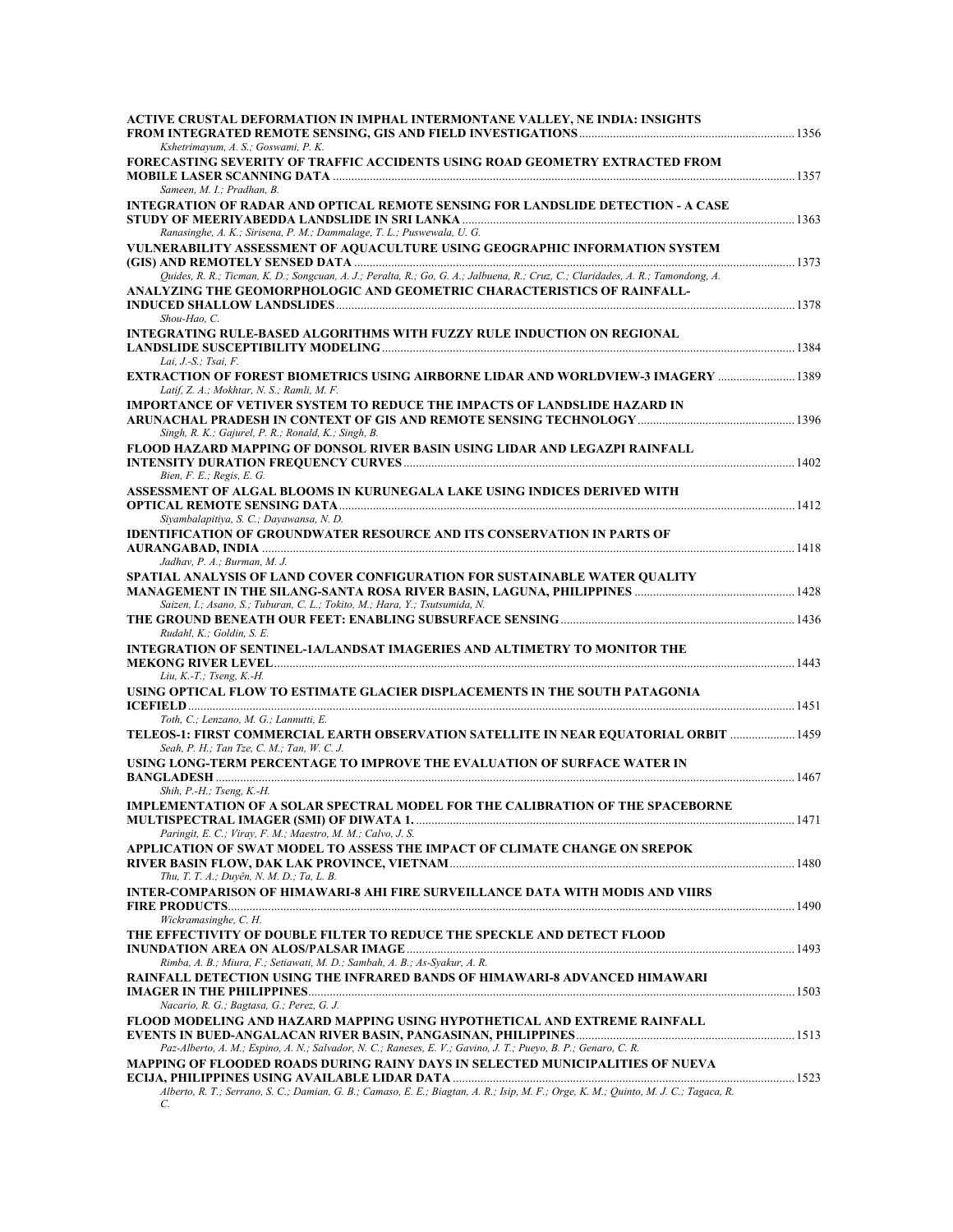| MORPHOMETRIC CHARACTERISTICS OF CIPATUJAH WATERSHED TO DETERMINE THE LEVEL OF                                                                                                     |  |
|-----------------------------------------------------------------------------------------------------------------------------------------------------------------------------------|--|
| Carina, M. C.; Sukiyah, E.; Sophian, R. I.<br>MODELING FLOOD HAZARDS IN NORTHERN MINDANAO, PHILIPPINES USING HEC-RAS AND                                                          |  |
|                                                                                                                                                                                   |  |
| Puno, G. R.; Amper, R. A.; Talisay, B. A.; Barro, R. A.; Ogania, J. L.                                                                                                            |  |
| RAPID EMERGENCY RESPONSE MAPPING FOR THE 2016 FLOODS IN KELANI RIVER BASIN, SRI                                                                                                   |  |
| Alahacoon, N.; Pani, P.; Matheswaran, K.; Samansiri, S.; Amarnath, G.                                                                                                             |  |
| GIS BASED HYDROMETEOROLOGICAL ANALYSIS OF HEAVY RAINFALL EVENTS IN THE INDUS                                                                                                      |  |
| Raut, D. A.; Deshpande, D. N.                                                                                                                                                     |  |
| STRUCTURAL HEALTH MONITORING OF URBAN INFUSTRACTURES WITH THE TIME-SERIES                                                                                                         |  |
|                                                                                                                                                                                   |  |
| Oin, X.; Liao, M.; Yang, M.<br>MONITORING CHLOROPHYLL-A AND SEA SURFACE TEMPERATURE VARIATIONS IN SE ARABIAN                                                                      |  |
|                                                                                                                                                                                   |  |
| Kwarteng, A. Y.; Mozumder, C.                                                                                                                                                     |  |
| <b>GEOS4S: ADVANCED CURRICULUM DEVELOPMENT FOR INTERNATIONAL GEOSPATIAL</b>                                                                                                       |  |
| Goldin, S. E.; Varnakovida, P.; Rudahl, K. T.                                                                                                                                     |  |
|                                                                                                                                                                                   |  |
| Cabanlit, M. A.; Silapan, J. R.; Edullantes, B.; Pada, A. V.; Garcia, J. J.; Albon, R. M., Cenit, R.; Juanich, J. J. S.; Mangaporo, W.<br>C.; Leyva, J. V. M.; Regalado, D. J. D. |  |
|                                                                                                                                                                                   |  |
| Zara, P. R.; Luna, D.; Ocampo, D.; Quiñones, S. G.; Sejalbo, C.; Rivera, E.; Magcale-Macandog, D.                                                                                 |  |
| MONITORING SHORELINE CHANGES IN WEST COAST OF PENINSULAR MALAYSIA USING                                                                                                           |  |
| Manaf, S. A.; Mustapha, N.; Sulaiman, M. N.; Husin, N. A.; Hamid, M. R.                                                                                                           |  |
| MANGROVE FOREST SUITABILITY ANALYSIS IN THE CITY OF KABANKALAN, NEGROS                                                                                                            |  |
| Pada, A. V.; Cabanlit, M. A.; Bernales, A. M.; Mangaporo, W. C.; Leyva, J. V.; Regalado, D. J.; Cenit, R.                                                                         |  |
| POTENTIAL TECHNOLOGIES FOR MONITORING THE FATE OF HEAVY METALS IN THE                                                                                                             |  |
|                                                                                                                                                                                   |  |
| Japitana, M. V.; Palconit, E. V.; Demetillo, A. T.; Taboada, E. B.; Burce, M. E.<br>MULTI-OBJECTIVE OPTIMIZATION EVOLUTIONARY ALGORITHM FOR RETRIEVING INDIAN                     |  |
|                                                                                                                                                                                   |  |
| Marghany, M.; Mansor, S.                                                                                                                                                          |  |
| DESIGNING SOFTWARE TO GENERATE MESH MODEL AS A DIGITAL ELEVATION MODEL USING                                                                                                      |  |
| Hemantha, K. L.; Jayakody, J. A.; Illeperuma, I. A.; Siriwadhana, A. C.                                                                                                           |  |
| AUTOMATIC FEATURE EXTRACTION FROM SATELLITE IMAGES USING LVQ NEURAL NETWORK  1650                                                                                                 |  |
| Deepakrishna, S.; Ediriweera, S.; Gunatilake, A. A. J. K.<br>FEATURE ENHANCEMENT FROM REMOTE SENSING IMAGES WITH MODIFIED FILTERING                                               |  |
|                                                                                                                                                                                   |  |
| Pathmadewa, A. H.; Gunatilake, J.; Withanage, K. K.                                                                                                                               |  |
| <b>COMPARISON OF MULTIPLE TECHNIQUES FOR CLOUD COVER ESTIMATION USING THAICHOTE</b>                                                                                               |  |
| Kiadtikornthaweeyot, W.; Kruasilp, J.                                                                                                                                             |  |
| <b>COMPARISON OF POINT CLOUDS PRODUCED FROM CLOSE-RANGE PHOTOGRAMMETRY AND</b>                                                                                                    |  |
| Incekara, A. H.; Seker, D. Z.                                                                                                                                                     |  |
| ACTIVE FAULTS MAPPING USING REMOTE SENSING AND GIS TECHNIOUE: A CASE STUDY OF                                                                                                     |  |
|                                                                                                                                                                                   |  |
| Manap, M. A.; Shuib, M. K.; Ramli, M. F.<br>EFFECT OF GROUND CONTROL POINTS IN TERMS OF DISTRIBUTION AND LOCATION ON                                                              |  |
|                                                                                                                                                                                   |  |
| Pha, S. H.; Takeuchi, W.                                                                                                                                                          |  |
| Wijayasinghe, S. K.                                                                                                                                                               |  |
|                                                                                                                                                                                   |  |

### **VOLUME 3**

|                                      | 1701 |
|--------------------------------------|------|
| Adhvarvu, J.; Sakla, M. S.; Vyas, A. |      |
|                                      | 1707 |
| Hettiarachchi, D. N.                 |      |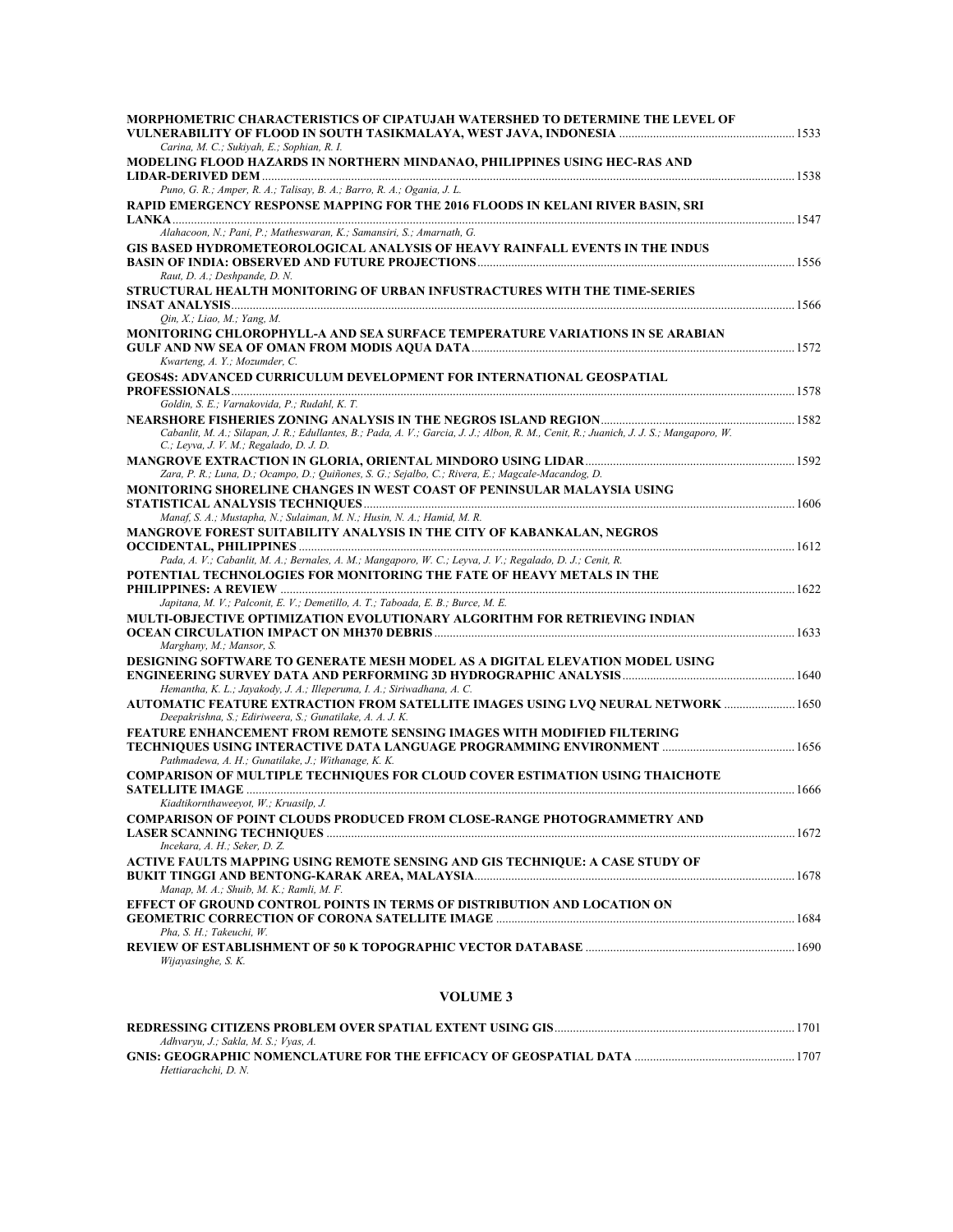| THE ENHANCEMENT OF GEOGRAPHIC NAMES DATABASE WITH VOLUNTEERED GEOGRAPHIC                                                                             |  |
|------------------------------------------------------------------------------------------------------------------------------------------------------|--|
| Huang, W.-C.; Lay, J.-G.; Huang, C.-C.; Chen, C.-A.; Kao, C.-J.                                                                                      |  |
| COMPARISON OF SPATIAL INTERPOLATION METHODS FOR RAINFALL DATA OVER SRI LANKA  1723<br>Wijemannage, A. L.; Ranagalage, M.; Perera, E. N.              |  |
| ANALYSIS ON DRINKING WATER QUALITY IN THE VAVUNIYA DIVISIONAL SECRETARY DIVISION                                                                     |  |
| Krishanthan, P.; Arachchi, D. S.                                                                                                                     |  |
|                                                                                                                                                      |  |
| Rimba, A. B.; Miura, F.; Kajitani, T.                                                                                                                |  |
| EXPOSURE AND VULNERABILITY ASSESSMENT OF BUILDINGS EXTRACTED FROM LIDAR<br>DERIVED DATASETS IN THE FLOOD PLAINS OF STO. TOMAS RIVER BASIN, ZAMBALES, |  |
|                                                                                                                                                      |  |
| Paz-Alberto, A. M.; Ramos, G. N.; Carganilla, H. M.; Divina, C. C.; Indon, S. R.; Barza, J. J.                                                       |  |
| ASSESMENT OF SUITABLE EVACUATION SHELTERS TO MITIGATE RISKS CAUSED BY FLOODING                                                                       |  |
| THROUGH INTEGRATION OF 3D BUILDING GIS DATABASE FROM LIDAR DATA AND FLOOD                                                                            |  |
|                                                                                                                                                      |  |
| Serviano, J. L.; Cutamora, L. C.; Pulido, S. P.; Santillan, J. R.; Makinano-Santillan, M.                                                            |  |
|                                                                                                                                                      |  |
| Premasiri, R.; Chandranath, R.<br><b>CHARACTERIZING FLOOD HAZARDS IN AN ALLUVIAL FAN DURING EXTREME RAINFALL EVENTS</b>                              |  |
| Amora, A. M.; Santillan, J. R.; Makinano-Santillan, M.; Marqueso, J. T.; Gingo, A. L.                                                                |  |
| EFFECT OF LAND COVER CHANGE IN RUNOFF ESTIMATION ON FLOOD EVENT; CASE STUDY IN                                                                       |  |
|                                                                                                                                                      |  |
| Pakoksung, K.; Takagi, M.                                                                                                                            |  |
| LANDSLIDE HAZARD ZONATION MAP OF KOHIMA, NAGALAND USING GIS BASED APPROACH  1798                                                                     |  |
| Yhoshü, K.; Krishnaiah, Y. V.                                                                                                                        |  |
| LANDSLIDE PREDICTION USING REMOTE SENSING AND GIS -A CASE STUDY OF KOSLANDA, SRI                                                                     |  |
|                                                                                                                                                      |  |
| Ranasinghe, A. K.; Munasinghe, D. S.; Dammalage, T. L.; Puswewala, U. G.                                                                             |  |
| TRACEING THE SLOW MOVEMENT BEFORE AND AFTER HONG KONG LANTAU ISLAND                                                                                  |  |
| Wang, J.; Ma, P.; Wang, R.; Lin, H.; Ye, G.; Zhao, Y.                                                                                                |  |
|                                                                                                                                                      |  |
| Douglas, J.; Chiang, S.-H.                                                                                                                           |  |
| LANDSLIDE SUSCEPTIBILITY MAPPING USING LOGISTIC REGRESSION IN GARUT DISTRICT, WEST                                                                   |  |
|                                                                                                                                                      |  |
| Deshapriya, N. L.; Nugroho, U. C.; Wiguna, S.; Hazarika, M.; Samarakoon, L.                                                                          |  |
|                                                                                                                                                      |  |
| Li, J.-Y.; Yang, K.-J.; Chen, W.                                                                                                                     |  |
| VISUALIZATION OF LAND SURFACE TEMPERATURE OF URBAN AREAS: THE CASE OF THE                                                                            |  |
| Fesalbon, R. M.; Claridades, A. R.                                                                                                                   |  |
| GROUND WATER LEVEL ANALYSIS IN MULA-MUTHA WATERSHED, MAHARASHTRA, INDIA, WITH                                                                        |  |
|                                                                                                                                                      |  |
| Shukla, S.; Gedam, S. S.; Khire, M. V.                                                                                                               |  |
| GENERATING MORE ACCURATE DIGITAL ELEVATION MODELS INCORPORATING OFF THE SHELF                                                                        |  |
|                                                                                                                                                      |  |
| Silva, T. D.; Kahandagamage, R.; Sanjeewa, I.; Kulasinghe, C.; Ariyarathne, R.                                                                       |  |
| ASSESSMENT OF SPATIAL INTERPOLATION TECHNIOUES FOR RIVER BATHYMETRY GENERATION                                                                       |  |
| 1871 - AND INTEGRATION IN LIDAR DTM: IMPACTS IN RIVER FLOW SIMULATIONS                                                                               |  |
| Cutamora, L. C.; Serviano, J. L.; Pulido, S. P.; Santillan, J. R.; Makinano-Santillan, M. M.; Makinano, R. M.; Berdera, M. A.;                       |  |
| Estorque, A. C. N.; Culdora, J. P.<br>THE DIFFICULTY IN GENERATING 3D CITY MODELS FROM POINT CLOUDS OF DENSE IMAGE                                   |  |
|                                                                                                                                                      |  |
| Lee, Y.-T.; Wang, S.-C.                                                                                                                              |  |
| THE USE OF LIDAR DATA AND 1D-2D MODEL SIMULATIONS IN ASSESSING THE EFFECTIVENESS OF                                                                  |  |
|                                                                                                                                                      |  |
| Santillan, J. R.; Makinano-Santillan, M.                                                                                                             |  |
|                                                                                                                                                      |  |
| Jie, Y.; Guobao, C.; Pimao, C.                                                                                                                       |  |
| USE OF REMOTE SENSING IN DETECTION OF GEOPHYSICAL CHANGES IN DAGUPAN RIVER,                                                                          |  |
|                                                                                                                                                      |  |
| Paz-Alberto, A. M.; Pakaigue, M. A.; Bulaong, E. P.; Sison, M. J.; Lao, R. B.                                                                        |  |
|                                                                                                                                                      |  |
| Yurovskaya, M.; Kudryavtsev, V.; Chapron, B.; Collard, F.                                                                                            |  |
| Yurovsky, Y. Y.; Kudryavstev, V. N.; Grodsky, S. A.; Chapron, B.                                                                                     |  |
|                                                                                                                                                      |  |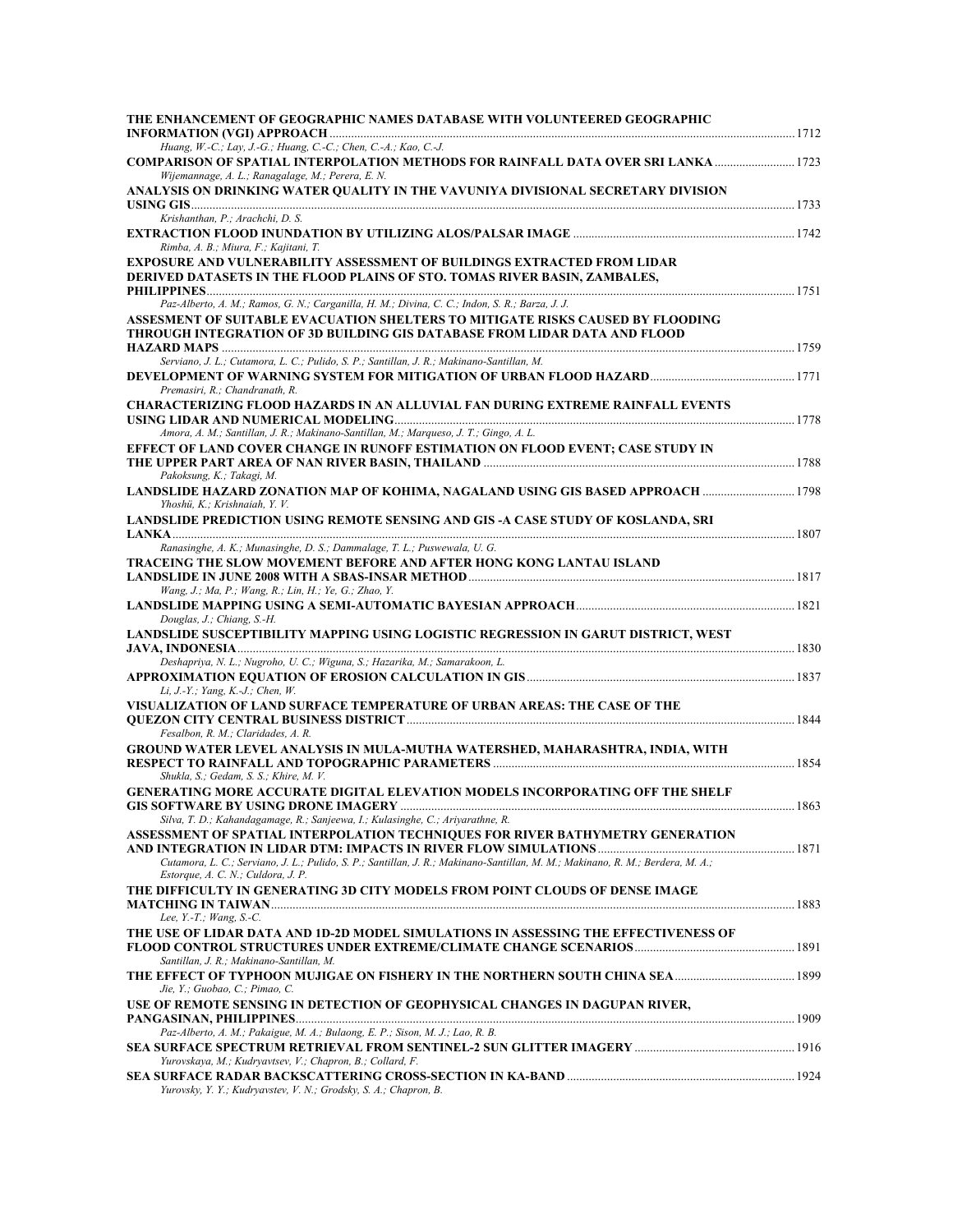| RAPID ASSESSMENT OF SEAGRASS COVER CHANGE USING MIXTURE TUNED MATCHED                                                                                                                         |      |
|-----------------------------------------------------------------------------------------------------------------------------------------------------------------------------------------------|------|
| Tamondong, A. M.; Blanco, A. C.; Quides, R. R.                                                                                                                                                |      |
| THE UTILIZATION OF THE GLOBAL THRESHOLDING TECHNIQUE FOR DETECTING THE SEA FARM                                                                                                               |      |
| Choung, Y.-J.; Kim, H.-H.; Kim, D.-R.; Kim, W.-H.                                                                                                                                             |      |
| RETRIEVING OF SEA SURFACE CURRENT VARIATIONS FROM SENTINEL-1A SATELLITE DATA<br>Marghany, M.; Mansor, S.                                                                                      |      |
| Huang, D.; Yuan, B.                                                                                                                                                                           |      |
| Nuangnit, A.; Rangsanseri, Y.                                                                                                                                                                 |      |
|                                                                                                                                                                                               |      |
| Khetkeeree, S.; Liangrocapart, S.<br>IMAGE INTERPRETABILITY CHARACTERIZATION OF THEOS PANCHROMATIC IMAGING SYSTEM  1966<br>Khetkeeree, S.; Liangrocapart, S.; Kiatlertseree, P.               |      |
| Seo, D.; Jung, J.; Park, D.; Seo, Y.; Shin, G.; Lee, D.; Choi, H.                                                                                                                             |      |
| SPATIOTEMPORAL PHYSICAL MODELING OF TROPICAL ISLANDS WITHIN THE DIGITAL                                                                                                                       |      |
| Gruen, A.; Troyer, M.; Guo, T.                                                                                                                                                                |      |
| FISHPONDS EXTRACTION USING RULE BASED CLASSIFICATION AND SUPPORT VECTOR MACHINE                                                                                                               |      |
| Alberto, R. T.; Serrano, S. C.; Damian, G. B.; Camaso, E. E.; Biagtan, A. R.; Panuyas, N. Z.; Quibuyen, J. C.                                                                                 |      |
| EXTRACTION OF INLAND NYPA FRUTICANS (NIPA PALM) USING SUPPORT VECTOR MACHINE<br>Alberto, R. T.; Serrano, S. C.; Damian, G. B.; Camaso, E. E.; Biagtan, A. R.; Panuyas, N. Z.; Quibuyen, J. C. |      |
| <b>BUILDING DETECTION USING A COMBINED FUZZY C-MEAN AND MORPHOLOGICAL FILTERING</b>                                                                                                           |      |
| Sammani, M. G.; Welikanna, D. R.                                                                                                                                                              |      |
| WETLAND EXTRACTION USING RANDOM TREES CLASSIFIER ON HIGH RESOLUTION AERIAL                                                                                                                    |      |
| Ramirez, F.; Camposano, V. A.; Pelone, M. S.; Canete, S. F.; Delizo, D.; Violanda, R.; Otadoy, R. E.                                                                                          |      |
| Mostrales, D.; Ignacio, M. T.; Tudio, R.; Liwanag, F.; Malales, V.                                                                                                                            |      |
| 1017 DELINEATION OF IMPERVIOUS SURFACE AREA IN ILIGAN CITY PHILIPPINES USING LIDAR DATA2                                                                                                      |      |
| Sabado, C. B.; Ignacio, M. T.; Astillero, S. G.; Tudio, R. C.<br>AUTOMATION OF MULTIPLE IMAGE FUSION ALGORITHMS AND ASSESSMENT OF FUSED                                                       |      |
|                                                                                                                                                                                               |      |
| Carcellar, B. G.; Lisniana, D. M.<br>FLOOD MONITORING IN GREATER COLOMBO RIVER BASIN USING HEC-RAS FLOODPLAIN                                                                                 |      |
| Thushari, H. N.                                                                                                                                                                               | 2032 |
| <b>IDENTIFICATION OF FLOOD AFFECTED AREAS AND PREPARATION OF BETTER MECHANISM FOR</b>                                                                                                         |      |
| RELIEF SERVICES USING GIS TECHNOLOGY: A CASE STUDY OF WELIVITA AND MAHADENIYA                                                                                                                 |      |
| Kodippili, N. P.; Fernando, G. M.                                                                                                                                                             |      |
|                                                                                                                                                                                               | 2050 |
| Jayathunga, P. S.<br>INVESTIGATION OF GROUND DEFORMATION CAUSED BY VOLCANIC ERUPTIONS IN 2010 AND 2015                                                                                        |      |
| AT MT. BROMO-INDONESIA OBSERVED BY PALSAR AND PALSAR-2 ………………………………………………………………………………2052                                                                                                     |      |
| Arbad, A. P.; Takeuchi, W.<br>FLOOD HAZARD SIMULATION USING BETA VERSION HEC-RAS 5.0 IN BALATUCAN RIVER BASIN,                                                                                |      |
|                                                                                                                                                                                               |      |
| Bruno, E.; Amor, A. C.; Talisay, B. A.<br>MONITORING AND PREDICTING CHANGES OF SURFACE MINING AREA USING IMAGE ANALYSIS                                                                       |      |
| Sarp, G.                                                                                                                                                                                      |      |
| DEVELOPMENT OF FIELD SAMPLING PROTOCOLS FOR A SPECTRAL LIBRARY OF AGRICULTURAL                                                                                                                |      |
| dela Torre, D. M.; Pagkalinawan, H. M.; Cruz, C. A.; Dimalanta, C. G.; Gatdula, N. B.; Tañada, E. L.; Aves, J. C. L.; Magtalas,                                                               |      |
| M. S. L. Y.; Tan, G. D.; Apura, R. J. A.; Rollan, T. A. M.; Jose, R. P.; Cruz, P. K. A. D.; Blanco, A. C.                                                                                     |      |
| <b>INVESTIGATION OF THE RELATIONSHIP BETWEEN SATELLITE RETRIEVAL CO2</b>                                                                                                                      |      |
| Mousavi, S. M.; Falahatkar, S.; Farajzadeh, M.<br>MONTHLY AND SEASONAL VARIABILITY OF CHLOROPHYLL AND SST ALONG ODISHA AND                                                                    |      |
|                                                                                                                                                                                               |      |
| Dash, S.; Sarangi, R. K.; Patnaik, L.; Mohapatra, P. K.<br>SEASONAL AND INTERANNUAL VARIABILITY OF SEA SURFACE CHLOROPHYLL CONCENTRATION                                                      |      |
|                                                                                                                                                                                               |      |
| Pan, G.; Gamage, T. P.; Wang, D.                                                                                                                                                              |      |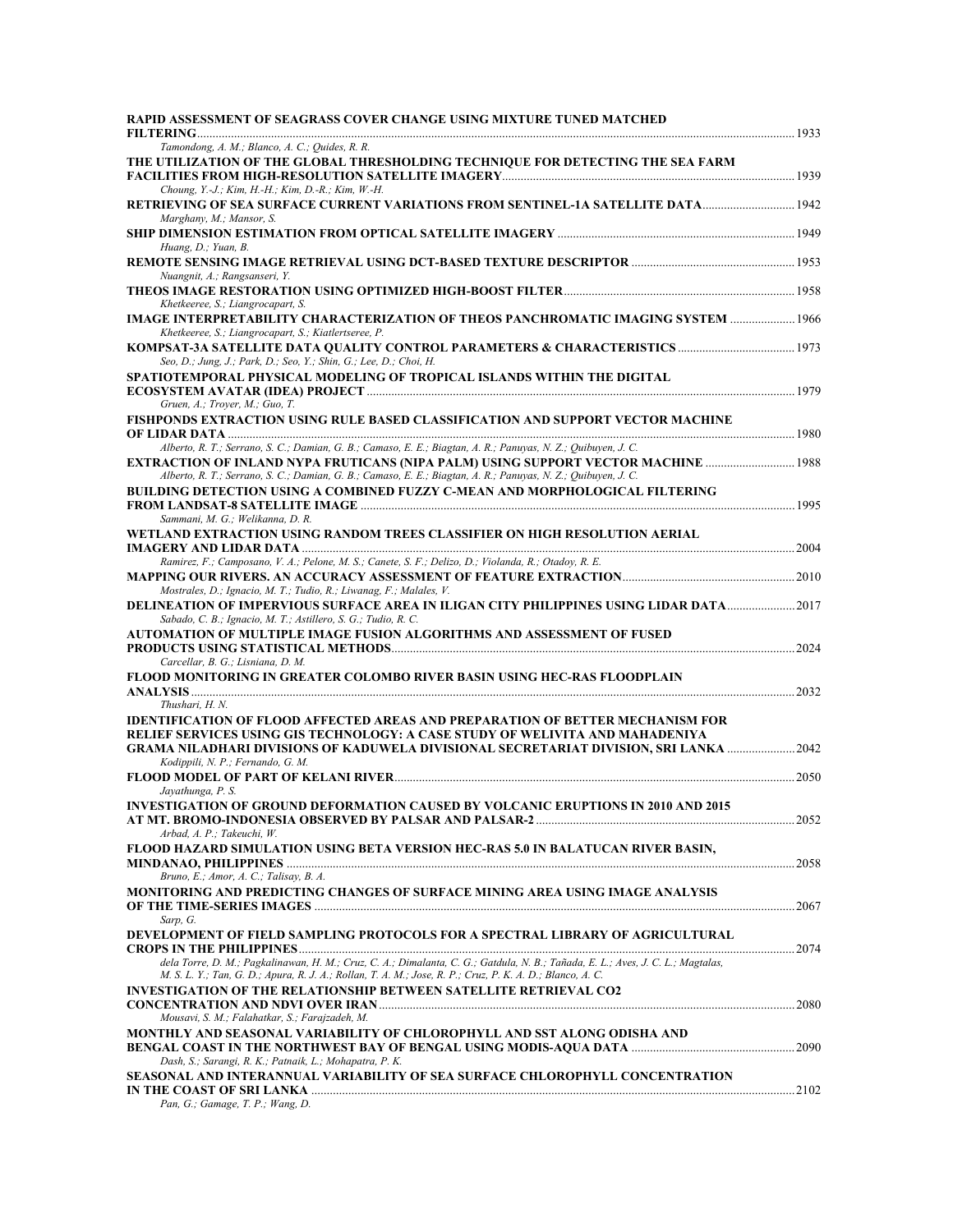| VEGETATION WATER STRESS ASSESSMENT USING SHORT WAVE INFRARED (SWIR) INDICES IN                                                                                             | .2110 |
|----------------------------------------------------------------------------------------------------------------------------------------------------------------------------|-------|
| Kalubarme, M. H.; Sharma, A.                                                                                                                                               |       |
| <b>CONSTRUCTION OF 3D GIS FOR THE EFFICIENT EXPRESSION OF FACILITY RISKS AND FLOOD</b>                                                                                     |       |
| Gang, S.-M.; Kwon, S.-J.; Shin, D.-H.; Suh, K.-S.; Choung, Y.-J.; Park, H.-C.                                                                                              |       |
| FLOOD HAZARD MAP GENERATION OF BUED-ANGALACAN RIVER WATERSHED USING GIS                                                                                                    |       |
| Paz-Alberto, A. M.; Espino, A. N.; Salvador, N. C.; Raneses, E. V.; Gavino, J. T.; Pueyo, B. P.; Genaro, C. R.                                                             |       |
| APPLING GIS ON TRANSPORT DEMAND FORECAST: FUSING SOFTWARE FOR CASE STUDY OF                                                                                                |       |
| Wijeratne, I. K.; Kawaguchi, H.<br>DEVELOPMENT OF PANCHAYAT RESOURCE INFORMATION SYSTEM USING GEOINFORMATICS  2135<br>Saklani, B.; Sharma, M.; Kaushal, M.                 |       |
| FLOOD DEPTH AND VELOCITY IMPACT ASSESSMENT OF HISTORICAL FLOODING EVENTS USING                                                                                             |       |
| Marqueso, J. T.; Amora, A. M.; Santillan, J. R.; Makinano-Santillan, M.; Gingo, A. L.; Cutamora, L. C; Serviano, J. L.; Makinano,<br>R. M.                                 |       |
|                                                                                                                                                                            |       |
| Logronio, R. M.; Ligue, K. D.; Leon, R. K.; James, G. R.; Agrazamendez, M. D.; Acosta, J. E.<br>Anjana, V.; Hardik, P.; Bindi, D.                                          |       |
| USE OF REMOTE SENSING & GIS IN DEVELOPMENT AND MANAGEMENT OF HORTICULTURE IN                                                                                               |       |
| Sharma, A.; Sood, R. K.; Panigrahy, S.; Tanwar, H.                                                                                                                         |       |
| <b>DROUGHT RISK AREA MATCH EVALUATION BETWEEN 2 SPATIAL TECHNIQUES INCLUDE WITH</b><br>PROBABILISTIC RAINFALL SURFACE: WEIGHTED MAP LAYERS COMPETE TO TVDI TECHNIOUE  2174 |       |
| Vansarochana, A.<br>SUITABILITY ANALYSIS FOR PADDY CULTIVATION SITES USING A MULTI CRITERIA EVALUATION                                                                     |       |
| Anushiya, J.; Illeperuma, I. A.                                                                                                                                            |       |
| SPATIAL OBJECT BASED REMOTELY SENSED IMAGE CLASSIFICATION TECHNIQUE FOR TEA<br>Ranjanie, M. D.; Karunarathna, D. D.                                                        |       |
| Ui, S.; Ranagalage, M.; Piyaratne, M.                                                                                                                                      |       |
| HYDROLOGIC AND TOPOGRAPHIC PARAMETER DETERMINATION OF THE WATERSHEDS - A CASE                                                                                              |       |
| Seker, D. Z.; Alganci, U.; Kaya, S.; Celik, B.; Tanik, A.                                                                                                                  | 2203  |
|                                                                                                                                                                            |       |
| Chia, A. S.; Chua, K. M.; Miettinen, J.; Liew, S. C.; Kwoh, L. K.                                                                                                          |       |
| INTERACTIVE FLOOD RISK FORECASTING WEB-APPLICATION USING OPENLAYERS API AND                                                                                                |       |
| Morales, E. M.; Moyon, E. S.; Santillan, J. R.; Makinano-Santillan, M.<br>PUBLIC OPEN-DATA COLLECTION AND VISUALIZATION BASED ON HTML5: MOBILE WEB                         |       |
| Kim, K.; Lee, K.                                                                                                                                                           | 2222  |
| TIME SERIES REPRESENTATION OF WIND VECTOR, SURGE HEIGHT WITH INDIGENOUS WEB MAP                                                                                            | .2229 |
| Gaikwad, R. N.; Chakraborty, A.; Sharma, M. P.                                                                                                                             |       |
| SPATIO-TEMPORAL IMAGE FUSION USING LANDSAT-8 AND HIMAWARI-8 SATELLITE IMAGERY 2237<br>$H_0$ , $H$ .- $C$ .; Huang, $C$ .- $Y$ .                                            |       |
| DETERMINATION OF THE PRE-LAUNCH IMAGE-PROCESSING TECHNIQUES FOR LIQUID CRYSTAL                                                                                             |       |
| Maestro, M. M.; Paringit, E. C.; Viray, F. M.; Calvo, J. S.; Ishida, T.; Takahashi, Y.; Kurihara, Vergel, K.; Megallon, B. P.                                              |       |
| LINKING EARTH OBSERVATION DATA AND SPATIAL DATABASE FOR MONITORING AND                                                                                                     |       |
| Manalili, M. A.; Lunas, T. L.; Palpal-latoc, M.; Tar-odan, C.                                                                                                              |       |
| IDENTIFICATION OF OPTIMUM ROUTE ALIGNMENT IN LANDSLIDE AREAS (A CASE STUDY FROM                                                                                            |       |
| Padmani, W. A.; Sudath, R. A.                                                                                                                                              |       |
| SMART DATA FOR SMART PEOPLE CREATION OF GEO-SPATIAL DATABASE FOR COLOMBO                                                                                                   |       |
| METROPOLITAN CITY CORPORATION (CMCC) AREAS & EMERGING URBAN AREAS (EUA) IN THE                                                                                             |       |
| Gamage, P. P.; Koddippili, N. P.<br>DENSE MATCHING FOR THE DERIVATION OF SHALLOW WATER BATHYMETRY USING SATELLITE                                                          |       |
|                                                                                                                                                                            |       |
| Chang, W.-C.; Huang, C.-Y.; Hong, S.-Y.; Wang, C.-G.; Chen, L.-C.                                                                                                          |       |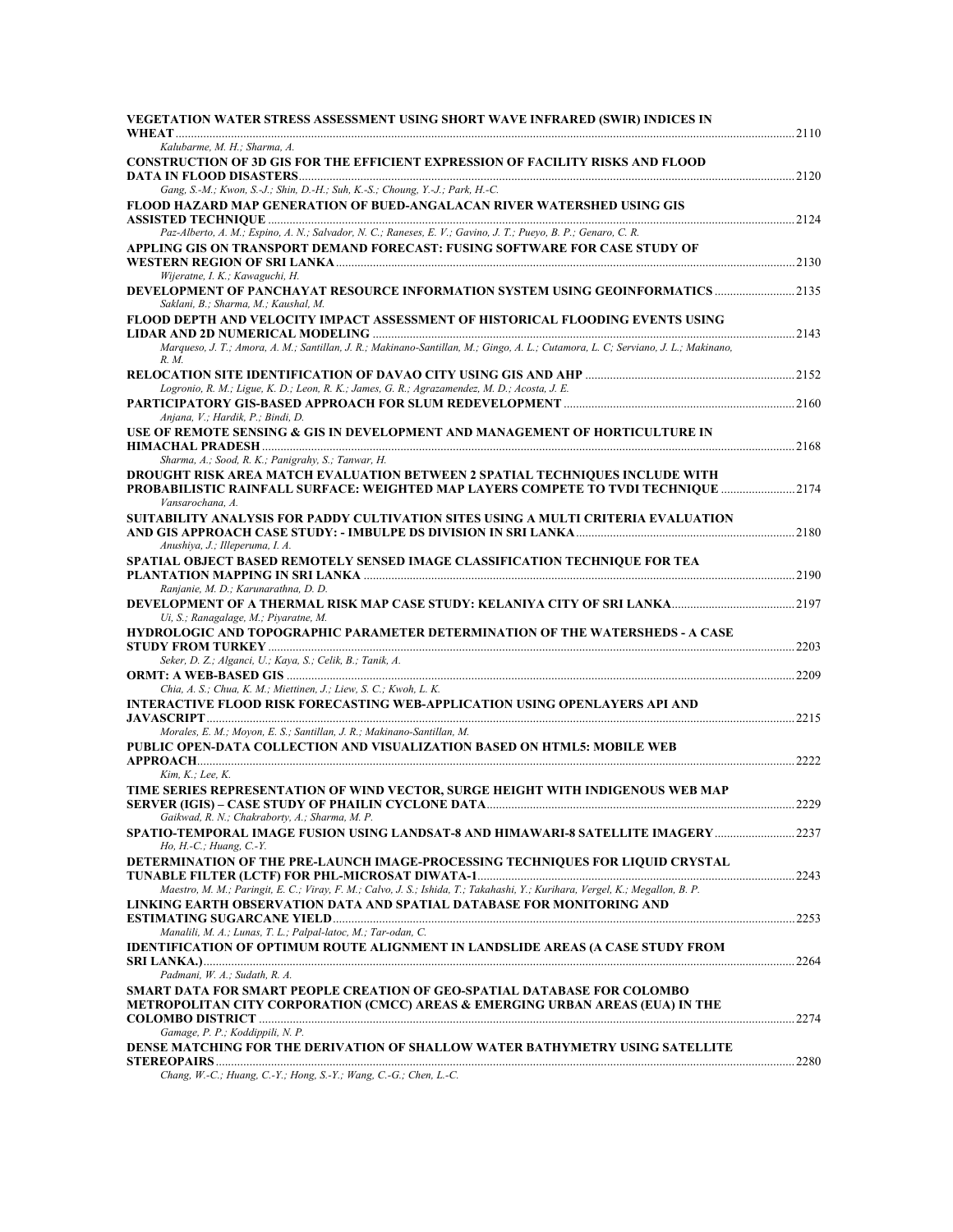| DEVELOPING SYSTEM ON URBAN HEALTH USING CROWDSOURCING METHOD: A CASE STUDY OF<br><b>DENGUE OUTBREAK</b>                                                                                                      | .2284  |
|--------------------------------------------------------------------------------------------------------------------------------------------------------------------------------------------------------------|--------|
| Mokraoui, L.; Noor, N. M.                                                                                                                                                                                    |        |
| DESIGN AND INTEGRATION OF A LIGHTWEIGHT MULTIROTOR UNMANNED AERIAL VEHICLE                                                                                                                                   | .2290  |
| Gupta, C.; Chutia, D.; Kithan, M.; Kesiezie, A.-O.; Saikhom, V.; Singh, P. S.; Chouhan, A.; Sharma, N.; Debnath, A.; Handique, B.<br>K.; Goswami, J.; Goswami, C.; Khan, A. Q.; Sarma, K. K.; Raju, P. L. N. |        |
| Hidaka, H.; Ogawa, S.; Otsubo, S.; Suzuki, S.                                                                                                                                                                |        |
| Madawalagama, S. L.; Munasinghe, N.; Dampegama, S. D.; Samarakoon, L.                                                                                                                                        |        |
| Otsubo, S.; Ogawa, S.; Hidaka, H.; Dan, T. T.; Imamura, Y.                                                                                                                                                   |        |
| Ooppakarn, T.; Kumsap, C.; Witheetrirong, Y.                                                                                                                                                                 |        |
| INTEGRATION OF TEMPLATE MATCHING AND OBJECT-BASED IMAGE ANALYSIS FOR SEMI-<br>Kalantar, B.; Mansor, S. B.; Shafri, H. Z.; Halin, A. A.                                                                       |        |
| URBAN GROWTH AND LAND USE/LAND COVER MODELING IN SEMARANG, CENTRAL JAVA,                                                                                                                                     |        |
| Hadi, F.; Thapa, R. B.; Helmi, M.; Hazarika, M. K.; Madawalagama, S.; Deshapriya, L. N.<br>SPATIAL TRENDS OF LAND SURFACE TEMPERATURE VARIATION OVER SELECTED URBAN                                          |        |
| Sanjeewani, R. M.; Manawadu, L.                                                                                                                                                                              |        |
| IMPERVIOUS SURFACE DYNAMIC ANAYSIS USING TIME SERIES MODIS DATA IN PEARL RIVER                                                                                                                               | .2361  |
| Xu, R.; Zhang, H.; Lin, H.                                                                                                                                                                                   |        |
| MODELING URBAN EXPANSION WITH REGARD TO DISASTER VULNERABILITY IN YANGON,<br>Sritarapipat, T.; Takeuchi, W.                                                                                                  |        |
| RELATIONSHIP BETWEEN SAR INTENSITY AND ASPECT ANGLE OF BUILDING CONSIDERING                                                                                                                                  | .2371  |
| Kushiyama, Y.; Matsuoka, M.; Miura, H.; Ogushi, F.<br>MONITORING STREET NETWORK USING HIGH-RESOLUTION REMOTE SENSING DATA FOR URBAN                                                                          |        |
| Nor, M. M.; Noor, N. B. M.; Shimoda, S.<br>URBAN SPRAWL PREDICTION USING CELLULAR AUTOMATA: A CASE STUDY OF AHMEDABAD                                                                                        | .2388  |
| Rana, K. H.; Raut, D. A.                                                                                                                                                                                     |        |
| DYNAMICS BEYOND THE NIR FOR THE VEGETATION INDEX: A TEST CASE OF VARIOUS SAMPLE<br>SPECTRAL SIGNATURE OF DIERING LEAF STATE OF HEALTH IN THE SHORTWAVE SPECTRUM                                              | .2397  |
| Buenaobra, B.; Manhuyod, M.; Diola, A.; Mangle, C.; Abarca, M.; Mabanta, B.; Otadoy, R.                                                                                                                      |        |
| AGRICULTURE LAND SUITABILITY ANALYSIS EVALUATION BASED MULTI CRITERIA AND GIS                                                                                                                                | .2405  |
| Ahmed, G. B.; Shariff, A. R.; Balasundram, S. K.; bin Abdullah, A. F.                                                                                                                                        |        |
| <b>CORRELATION BETWEEN GROUND-BASED AND LANDSAT 8 IMAGES FOR MODELING RICE CROP</b>                                                                                                                          | . 2414 |
| Soontranon, N.; Lawawirojwong, S.; Maksin, P.<br><b>CULTIVATED PADDY AREA IDENTIFICATION AND RICE YIELD ESTIMATION USING FREE</b>                                                                            |        |
| Sirisena, P. M.; Dammalage, T. L.                                                                                                                                                                            |        |
| <b>DEIMOS IMAGING: THE LEADING DATA SOURCE FOR PRECISION AGRICULTURE. FROM DEIMOS-1</b>                                                                                                                      |        |
| Chivato, R.                                                                                                                                                                                                  |        |
| STUDY ON POTENTIAL IMPACTS OF CLIMATE CHANGE ON CROP GROWING AREA SUITABILITY IN                                                                                                                             |        |
| Rotawewa, B.; Muthuwatta, L.                                                                                                                                                                                 |        |
| 3D BATHYMETRIC MAPPING FOR NEAR SHORE USING LANDSAT-8 IMAGES; A CASE STUDY AT<br>Adikari, A. M.; Chathuranga, K. A.; Dammalage, T.                                                                           |        |
| LANDSAT-8 SATELLITE DATA FOR GEOLOGICAL MAPPING OF PLATEAU STATE, NORTH CENTRAL                                                                                                                              |        |
| Amusuk, D. J.; Hashim, M.; Pour, A. B.<br>TESTING PERFORMANCE OF HIGH SPATIAL RESOLUTION GOKTURK-2 SATELLITE IMAGE FOR                                                                                       |        |
| Sarp, G.; Erener, A.                                                                                                                                                                                         |        |
| <b>EMERGENCY FLOOD MAPPING FROM SYNTHETIC APERTURE RADAR; A SIMPLE FUZZY LOGIC</b>                                                                                                                           |        |
| Rajapaksha, J.; Samarakoon, L.; Dampegama, S. P.                                                                                                                                                             |        |